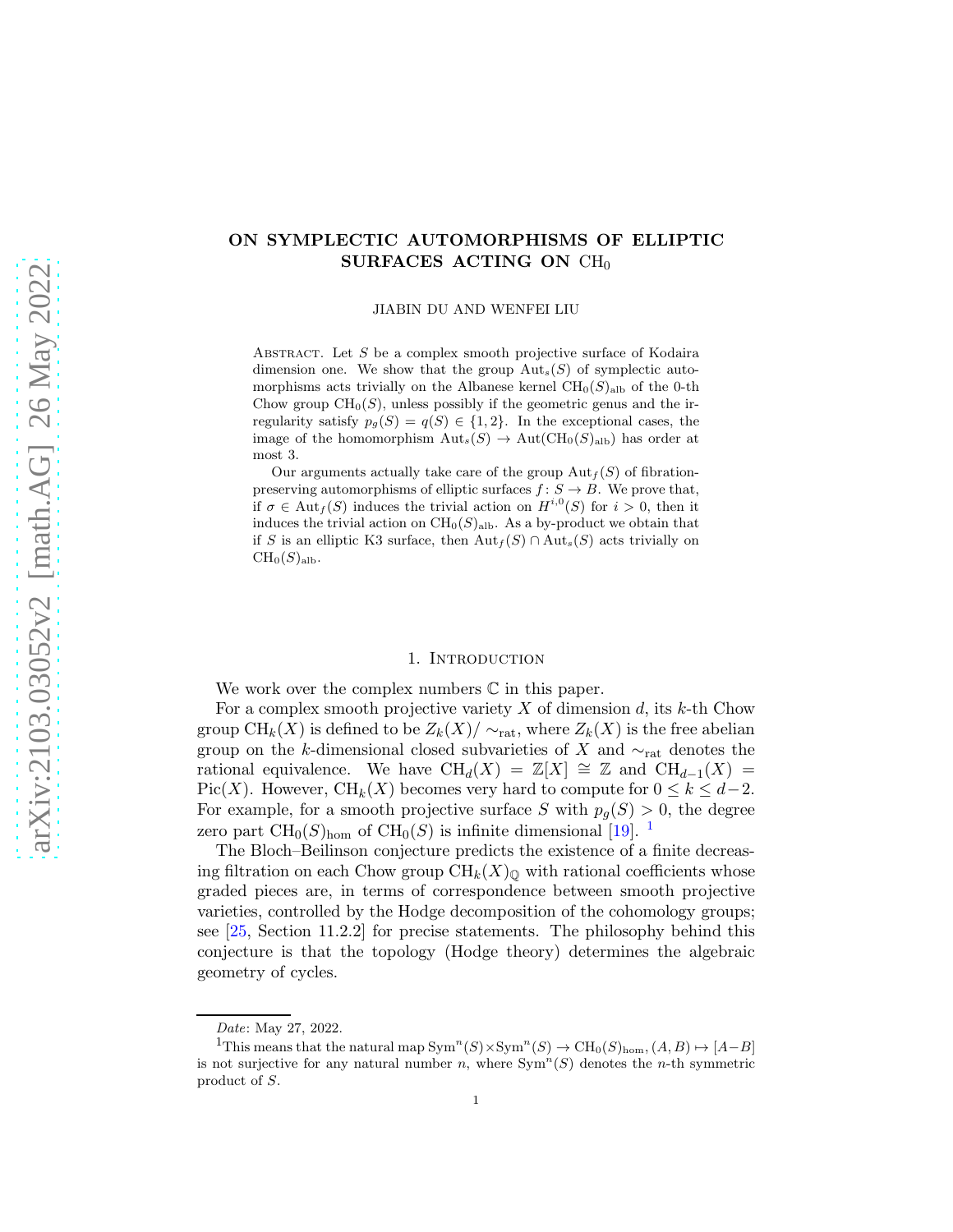Specifically for the 0-th Chow group, one defines the kernel of the degree map

$$
\operatorname{CH}_0(X)_{\hom} := \ker(\operatorname{CH}_0(X) \xrightarrow{\deg} \mathbb{Z})
$$

and in turn the kernel of the Albanese map

$$
\operatorname{CH}_0(X)_{\mathrm{alb}} := \ker(\operatorname{CH}_0(X)_{\mathrm{hom}} \xrightarrow{\mathrm{alb}} \operatorname{Alb}(X))
$$

Then  $\text{CH}_0(X) \supset \text{CH}_0(X)_{\text{hom}} \supset \text{CH}_0(X)_{\text{alb}}$  are expected to be the first three terms of the Bloch–Beilinson filtration for  $CH_0(X)$ , and if  $X = S$  is a surface, then this should be the full filtration. As a consequence, one expects the following

<span id="page-1-0"></span>Conjecture 1.1. *Let* S *a smooth projective surface. Let* X *be a smooth projective variety, and*  $\Gamma \in \text{CH}^2(X \times S)$  *a cycle of codimension* 2*. If*  $[\Gamma]^* \colon H^{2,0}(S) \to H^{2,0}(X)$  vanishes, then  $\Gamma_* \colon \text{CH}_0(X)_{\text{alb}} \to \text{CH}_0(S)_{\text{alb}}$  also *vanishes.*

Taking  $X = S$  and  $\Gamma = \Gamma_{\sigma} - \Delta_S$ , where  $\Gamma_{\sigma}$  is the graph of an automorphism  $\sigma \in Aut(S)$  and  $\Delta_S \subset S \times S$  is the diagonal, we obtain the following special and more tractable case of Conjecture [1.1:](#page-1-0)

<span id="page-1-1"></span>Conjecture 1.2. *Let* S *be a smooth projective surface. Then any symplectic automorphism acts trivially on*  $CH_0(S)_{\text{alb}}$ .

Here an automorphism  $\sigma \in Aut(S)$  is called *symplectic* if the induced map  $\sigma^*: H^{2,0}(S) \to H^{2,0}(S)$  is the identity. We will use  $\text{Aut}_s(S)$  to denote the group of symplectic automorphisms of S.

Surfaces with  $\kappa(S) \leq 1$  and  $p_g(S) = 0$  have trivial CH<sub>0</sub>(S)<sub>alb</sub> by [\[9\]](#page-17-0), so Conjecture [1.2](#page-1-1) is automatically true in this case. The Bloch conjecture ([\[8,](#page-17-1) Conjecture 1.8 and Proposition 1.11]), which is again a consequence of Conjecture [1.1](#page-1-0) (take  $\Gamma = \Delta_S$ ), asserts that surfaces of general type with  $p_q(S) = 0$  also have trivial CH<sub>0</sub>(S)<sub>alb</sub>. This has been verified in some special cases by various authors: surfaces with "enough automorphisms" such as Godeaux surfaces, Burniat-Inoue surfaces, Campedelli surfaces, and their alike [\[14,](#page-17-2) [1,](#page-17-3) [10,](#page-17-4) [4,](#page-17-5) [3,](#page-17-6) [7\]](#page-17-7), surfaces with "finite dimensional Chow motives" such as surfaces rationally dominated by a product of curves [\[15\]](#page-17-8), surfaces with "nice moduli spaces" such as Catanese surfaces, Barlow surfaces [\[27\]](#page-18-2) and some numerical Campedelli surfaces [\[18\]](#page-18-3), and so on. Since the complete classification for surfaces of general type with  $p<sub>g</sub> = 0$  is still unknown and the effective methods avoiding the classification results of such surfaces are notestablished, the Bloch conjecture is open by now ([\[6\]](#page-17-9)).

Forsurfaces with  $p_q(S) > 0$ , the Albanese kernel  $\text{CH}_0(S)_{\text{alb}}$  is huge ([\[19\]](#page-18-0)). Nevertheless, Conjecture [1.2](#page-1-1) has been confirmed for abelian surfaces [\[9,](#page-17-0) [20\]](#page-18-4) as well as symplectic automorphisms of finite order of K3 surfaces [\[26,](#page-18-5) [13\]](#page-17-10). For Kummer K3 surfaces, infinite order symplectic automorphisms coming from the covering abelian surface are treated in [\[20\]](#page-18-4).

The main result of this paper is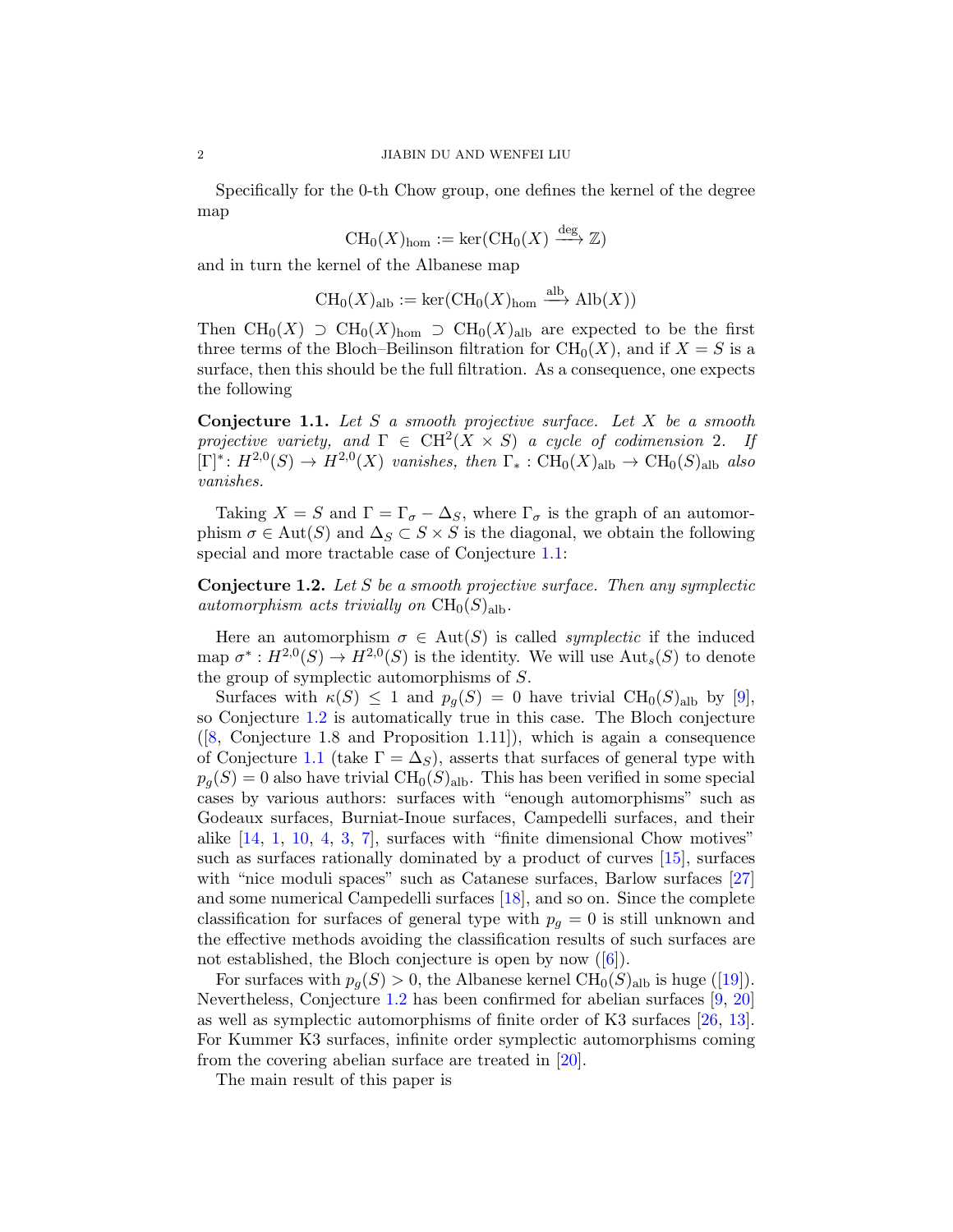Theorem 1.3. *Conjecture [1.2](#page-1-1) holds for surfaces* S *with Kodaira dimension*  $\kappa(S) = 1$ , unless possibly  $q(S) = p_g(S) \in \{1, 2\}$ . In these cases, the image *of the homomorphism*  $Aut_s(S) \to Aut(CH_0(S)_{alb})$  *has order at most* 3*.* 

Strengthening the condition of Conjecture [1.2](#page-1-1) (compare [\[26,](#page-18-5) Conjecture  $(1.1)$ , we have

<span id="page-2-1"></span>**Theorem 1.4.** Let S be a smooth projective surface with  $\kappa(S) = 1$ . If an *automorphism*  $\sigma \in Aut(S)$  *induces the trivial action on*  $H^{i,0}(S)$  *for*  $i > 0$ *, then it induces trivial action on*  $CH_0(S)_{\text{alb}}$ .

The results are based on the following elementary observation about the zero cycles of an elliptic surface  $f: S \to B$ : the Albanese kernel  $\text{CH}_0(S)_{\text{alb}}$ is contained in the so-called f*-kernel*

<span id="page-2-0"></span>
$$
\operatorname{CH}_0(S)_f := \ker(\operatorname{CH}_0(S) \xrightarrow{f_*} \operatorname{CH}_0(B)).
$$

For any cycle class  $\alpha \in \text{CH}_0(S)_f$ , one can find a positive integer d and finitely many  $\alpha_i \in \mathrm{CH}_0(S)_{\text{hom}}$  such that

(1) 
$$
d\alpha = \sum \alpha_i \in \text{CH}_0(S),
$$

and the support supp $(\alpha_i)$  lies on a single fiber for each i (Lemma [2.6\)](#page-6-0).

Let  ${\rm Aut}_f(S)$  be the subgroup of automorphisms of S preserving the fibration structure  $f$ ; for the precise definition, see Section 2. What we are dealing with in this paper is in fact the group  ${\rm Aut}_f(S) \cap {\rm Aut}_s(S)$ . Note that, if  $\kappa(S) = 1$ , then there is a unique elliptic fibration structure on S and hence  $\text{Aut}_f(S) = \text{Aut}(S)$ ; it follows that  $\text{Aut}_f(S) \cap \text{Aut}_s(S)$  is the whole  $\mathrm{Aut}_s(S)$ .

In any case, we have an exact sequence

$$
1 \to \mathrm{Aut}_B(S) \to \mathrm{Aut}_f(S) \to \mathrm{Aut}(B)
$$

where  $\text{Aut}_B(S) := \{ \sigma \in \text{Aut}_f(S) \mid f \circ \sigma = f \}.$  By the decomposition [\(1\)](#page-2-0), it is clear that  $\sigma \in \text{Aut}_B(S)$  induces the trivial action on  $\alpha \in \text{CH}_0(S)_{\text{alb}}$  if the restriction  $\sigma|_F$  to a general fiber F of f is a translation. The latter property is guaranteed if  $p_q(S) > 0$ ; see Lemma [2.9.](#page-9-0) On the other hand, if  $p_q(S) = 0$ , then  $CH_0(S)_{\text{alb}} = 0$  by [\[9\]](#page-17-0) and there is nothing to prove. The conclusion is that  $\text{Aut}_B(S) \cap \text{Aut}_s(S)$  acts trivially on  $\text{CH}_0(S)_{\text{alb}}$  (Proposition [2.5\)](#page-6-1).

Note that  $\text{Aut}_B(S) \cap \text{Aut}_s(S)$  also acts trivially on the Jacobian  $j: J \to B$ . Using this fact, we can reduce the problem to one for finite order symplectic automorphisms of J that fix the distinguished section. This is carried out in Section [4.](#page-10-0)

Replacing the elliptic fibration  $f: S \to B$  with its Jacobian  $j: J \to B$ and  $\sigma \in \text{Aut}_f(S) \cap \text{Aut}_s(S)$  with its induced automorphism  $\sigma_J \in \text{Aut}_i(J) \cap$  $Aut<sub>s</sub>(J)$ , we can assume that S has a section, and then work only with those fibration-preserving symplectic automorphisms  $\sigma$  of finite order such that  $|\sigma| = |\sigma_B|$ , where  $\sigma_B \in \text{Aut}(B)$  is induced by  $\sigma$ .

Here we observe that, in case  $p_q(S) > 0$ , the canonical map  $\varphi_S : S \dashrightarrow$  $\mathbb{P}^{p_g-1}$  factors through  $f: S \to B$  by the canonical bundle formula for elliptic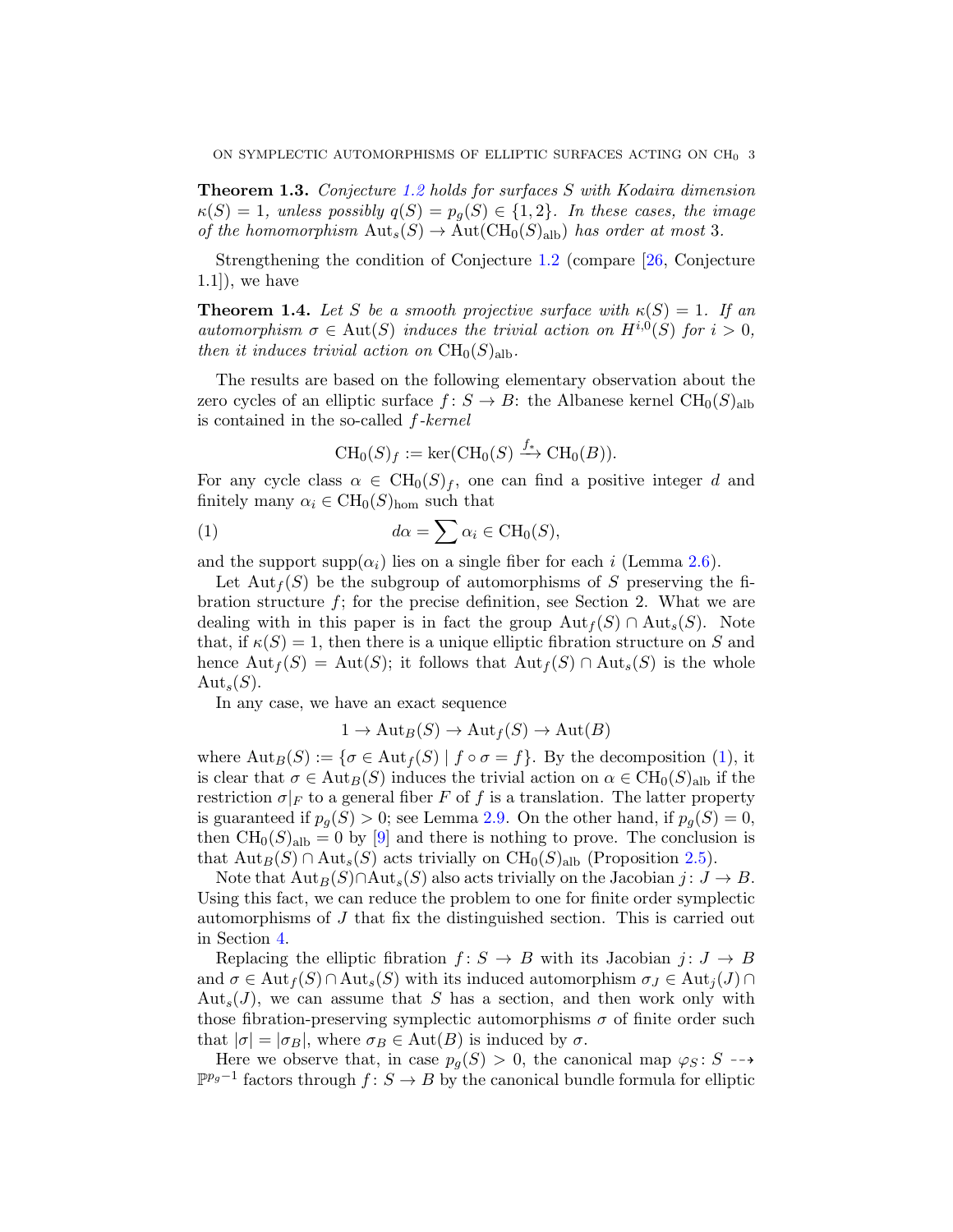fibrations. Since  $\sigma$  acts trivially on  $H^0(S, K_S)$ ,  $\varphi_S$  also factors through the quotient map  $\pi: B \to B/\langle \sigma_B \rangle$ , where  $\sigma_B \in \text{Aut}(B)$  is the automorphism induced by  $\sigma$ . Therefore, we have a commutative diagram



where  $\varphi_B$  is the morphism associated to the linear system  $|K_B + L|$  with L is a line bundle of degree  $\chi(\mathcal{O}_S)$  on B. If  $p_g(S) \geq 2$ , we obtain  $|\sigma_B| \leq \deg \varphi_B$ .

If  $\chi(\mathcal{O}_S) \geq 3$ , then  $\deg(K_B + L) = 2g(B) - 2 + \chi(\mathcal{O}_S) \geq 2g(B) + 1$  and thus  $\varphi_B$  is an embedding. Therefore,  $\sigma_B = id_B$ , and it follows that  $\sigma$  is also the identity (Theorem [3.1\)](#page-10-1).

In case  $\chi(\mathcal{O}_S) \in \{1,2\}$ , we cannot conclude that  $\sigma_B = id_B$ , but a similar consideration yields strong restrictions on what  $\sigma_B$  can be. In fact, if we impose the additional condition that  $\sigma$  acts trivially also on  $H^1(S, \mathcal{O}_S)$ , then  $\sigma_B = id_B$  holds, which implies Theorem [1.4](#page-2-1) in this case. In most cases, we can show that  $|\sigma| = |\sigma_B| \in \{1, 2, 3, 4, 6\}$ ; using the method of "enough" automorphisms" [\[14\]](#page-17-2), either  $\sigma^2$  or  $\sigma^3$  has order at most 2, and thus acts trivially on  $\text{CH}_0(S)_{\text{alb}}$ ; see Lemma [5.2.](#page-14-0)

In case  $\chi(\mathcal{O}_S) = 0$ , the relatively minimal model of the surface S over B is an elliptic quasi-bundle and hence is the quotient of a product of two curves. We can thus draw on the finite dimensionality of the Chow motives of such surfaces  $[15, 16]$  $[15, 16]$ .

Our arguments have a byproduct concerning (possibly infinite order) symplectic automorphisms of elliptic K3 surfaces:

**Theorem 1.5** (= Corollary [5.5\)](#page-15-0). Let  $f: S \rightarrow B$  be an elliptic K3 surface. *Then*  $\text{Aut}_f(S) \cap \text{Aut}_s(S)$  *acts trivially on*  $CH_0(S)_{\text{alb}}$ .

Acknowledgements. We would like to thank Qizheng Yin, Renjie Lü, Zhiyuan Li and Xun Yu for their interest in our project and for helpful discussions. This work was supported by the NSFC (No. 11971399 and No. 11771294).

### 2. Fibration-preserving automorphisms

Let S be a smooth projective surface and  $f: S \to B$  a fibration, that is, a morphism onto the smooth projective curve  $B$  with connected fibers. We define the following subgroups of  $Aut(S)$ :

• the subgroup of *fibration-preserving automorphisms*

 $\mathrm{Aut}_f(S) := \{ \sigma \in \mathrm{Aut}(S) \mid \exists \sigma_B \in \mathrm{Aut}(B) \text{ such that } \sigma_B \circ f = f \circ \sigma \}$ 

These automorphisms may permute the fibers of  $f$ .

• the subgroup of *fiber-preserving automorphisms*

$$
\mathrm{Aut}_B(S) := \{ \sigma \in \mathrm{Aut}_f(S) \mid f = f \circ \sigma \}
$$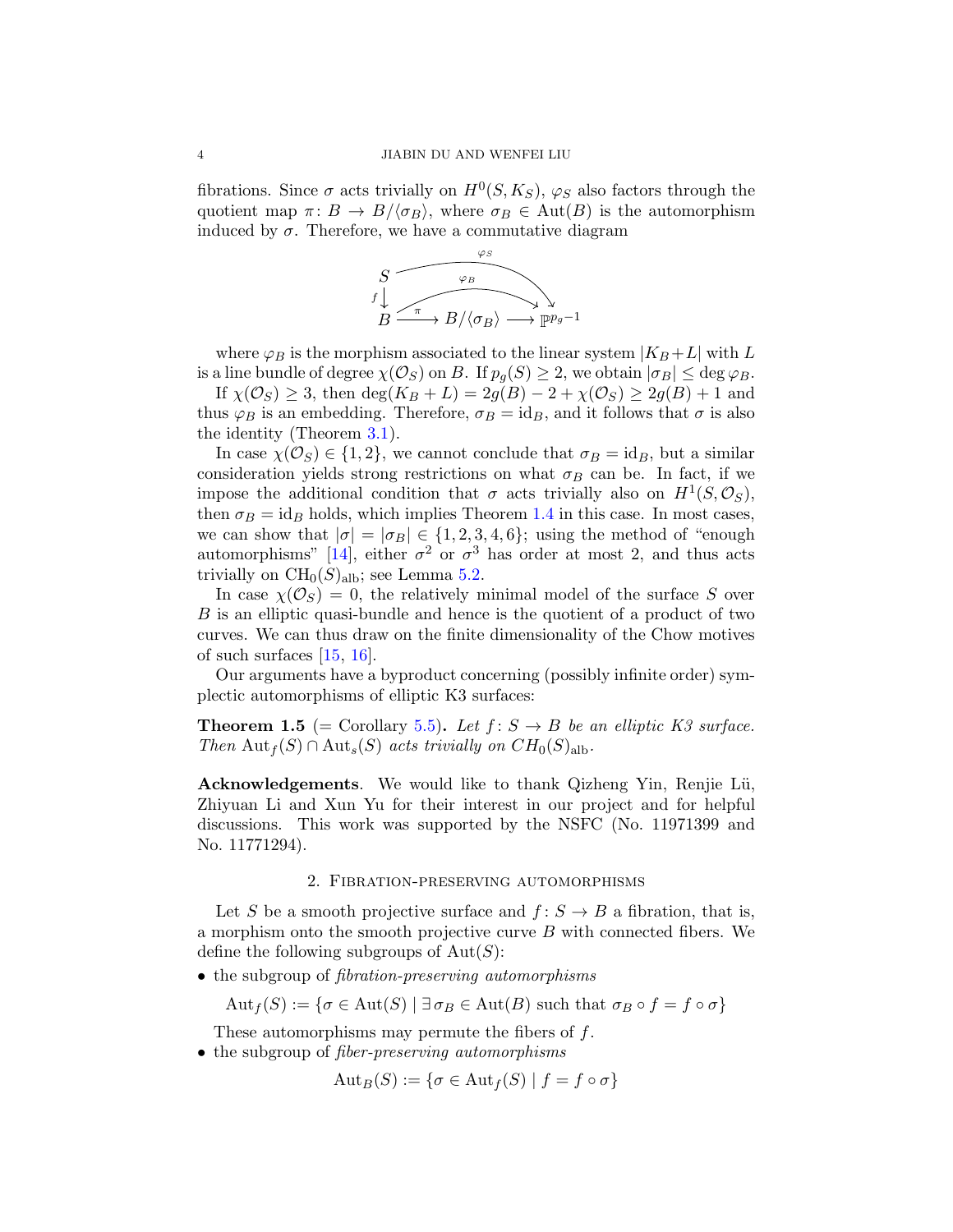These automorphisms preserve each fiber of f.

<span id="page-4-0"></span>There is an obvious exact sequence of groups:

(2) 
$$
1 \to \mathrm{Aut}_B(S) \to \mathrm{Aut}_f(S) \xrightarrow{r} \mathrm{Aut}(B)
$$

where r sends an automorphism  $\sigma \in Aut_f(S)$  to  $\sigma_B \in Aut(B)$  such that  $\sigma_B \circ f = f \circ \sigma.$ 

<span id="page-4-1"></span>**Lemma 2.1.** Let S be a smooth projective surface and  $f: S \rightarrow B$  a fibration. *Suppose one of the following conditions holds:*

- *(1)* f *is not isotrivial, that is, not all smooth fibers of* f *are isomorphic to each other;*
- $(2)$   $q(B) \geq 2$ ;
- (3) f has at least three singular fibers (resp. one singular fiber) if  $g(B) = 0$  $(resp. g(B) = 1).$

*Then the image*  $\text{Im}(r)$  *of the homomorphism* r *in* [\(2\)](#page-4-0) *is finite.* 

*Proof.* (1) If f is not isotrivial then the rational map from  $\lambda: B \dashrightarrow M_g$  to the moduli space of curves of genus g is generically finite, where  $g \geq 1$  is the genus of the general fibers of f. On the other hand, for any  $b \in B$ , the fibers over the points in Orbit(b) :=  $\{\sigma_B(b) | \sigma_B \in \text{Im}(r)\}\$ are isomorphic, so  $Orbit(b)$  are mapped to the same point by  $\lambda$ . Thus  $Orbit(b)$  is finite for all b, and it follows that  $\text{Im}(r)$  is finite.

(2) If  $g(B) \ge 2$  then  $\text{Aut}(B)$  is finite, so  $\text{Im}(r) \subset \text{Aut}(B)$  is automatically finite.

(3) Let  $\Sigma = \{b \in B \mid f^*b \text{ is singular}\},\$  which is a finite set. Then there is a natural homomorphism  $\text{Im}(r) \to \text{Perm}(\Sigma)$  into the (finite) permutation group of  $\Sigma$ ; the kernel of this homomorphism is finite if either  $g(B) = 0$  and  $\#\Sigma > 2$  or  $g(B) = 1$  and  $\#\Sigma > 0$ .

The proof of the lemma is completed.

Werecall some facts about isotrivial fibrations ( $[24, \text{ Section 1}]$  $[24, \text{ Section 1}]$ ). Let S be a smooth projective surface and  $f: S \to B$  an isotrivial fibration whose smooth fibers are isomorphic to a fixed curve F with  $g(F) \geq 1$ . Birationally f becomes a trivial fibration after a base change. More precisely, there exist a smooth projective curve  $B$ , a finite group G acting on  $B$  and  $F$ , such that  $B \cong B/G$ , and the following diagram is commutative:

<span id="page-4-2"></span>(3) 
$$
\begin{array}{ccc}\n & S & \xrightarrow{\cdot} & (\tilde{B} \times F)/G \\
 & f \downarrow & & \downarrow \pi \\
 & B & \xrightarrow{\cong} & \tilde{B}/G\n\end{array}
$$

where the horizontal dashed arrow is a birational map, G acts diagonally on  $B \times F$ , and  $\pi$  is induced by the projection  $B \times F \to B$ . It is easy to check that, if  $b \in B$  is a branch point of the quotient map  $\ddot{B} \to \ddot{B}/G \cong B$ , then the fiber  $f^*b$  of f over b is singular.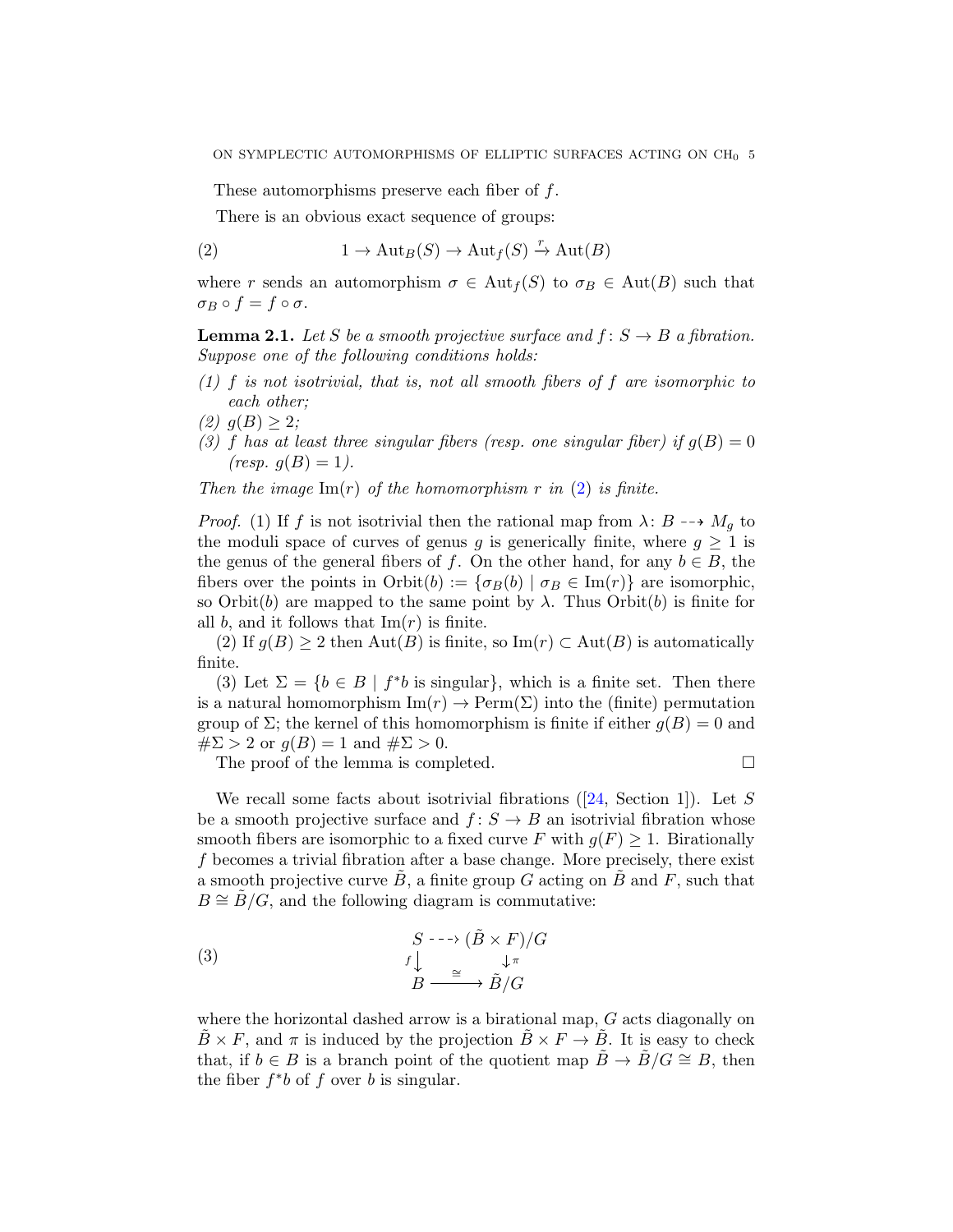<span id="page-5-0"></span>Lemma 2.2. *Let* S *be a smooth projective surface with Kodaira dimension*  $\kappa(S) \geq 0$ , and  $f: S \to B$  a fibration. If the image  $\text{Im}(r)$  of the homomor*phism in* [\(2\)](#page-4-0) *is an infinite group, then*  $g(B) = 1$  *and* f *is a fiber bundle.* 

*Proof.* Suppose that  $\text{Im}(r)$  is infinite. By Lemma [2.1,](#page-4-1) f is isotrivial and  $g(B) \leq 1$ . Moreover, if  $g(B) = 1$  then f has no singular fibers, so it is necessarily a fiber bundle.

Now suppose that  $g(B) = 0$ . We will draw a contradiction by showing that  $\text{Im}(r)$  is finite in this case, and thus complete the proof. Since f is isotrivial, we have a commutative diagram as in [\(3\)](#page-4-2). Since  $\kappa(\overline{B} \times F) \geq \kappa(S) \geq 0$ , one has  $g(B) \geq 1$ . By the Riemann–Hurwitz formula, the quotient map  $\tilde{B} \to \tilde{B}/G \cong B$  has at least three branch points. The fibers of f over these branch points are necessarily singular, so  $\text{Im}(r)$  is finite by Lemma [2.1,](#page-4-1)  $\Box$   $\Box$ 

<span id="page-5-2"></span>Corollary 2.3. *Let* S *be a smooth projective surface with Kodaira dimension*  $\kappa(S) \in \{0,1\}$ , and  $f: S \to B$  an elliptic fibration. Then the image  $\text{Im}(r)$  of *the homomorphism in* [\(2\)](#page-4-0) *is finite unless possibly if* S *is an abelian surface or a bi-elliptic surface.*

*Proof.* If  $\text{Im}(r)$  is infinite then f is an elliptic bundle over an elliptic curve by Lemma [2.2.](#page-5-0) According to  $[2, Section V.5]$ , this can only happen when S is an abelian surface or a bi-elliptic surface.  $\Box$ 

Restricting [\(2\)](#page-4-0) to the group of symplectic automorphisms, we obtain another exact sequence

<span id="page-5-1"></span>(4) 
$$
1 \to \text{Aut}_B(S) \cap \text{Aut}_s(S) \to \text{Aut}_f(S) \cap \text{Aut}_s(S) \to \text{Aut}(B)
$$

Suppose that S is a surface with Kodaira dimension  $\kappa(S) = 1$ . Then the Iitaka fibration  $f: S \to B$ , defined by the pluri-canonical systems, is the unique elliptic fibration on  $S$ . Therefore, any automorphism of  $S$  preserves f, that is,  $Aut(S) = Aut<sub>f</sub>(S)$ . In this case, the exact sequences [\(2\)](#page-4-0) and [\(4\)](#page-5-1) can be rewritten as

(5) 
$$
1 \to \mathrm{Aut}_B(S) \to \mathrm{Aut}(S) \to \mathrm{Aut}(B)
$$

and

(6) 
$$
1 \to \mathrm{Aut}_B(S) \cap \mathrm{Aut}_s(S) \to \mathrm{Aut}_s(S) \to \mathrm{Aut}(B)
$$

The image of  $Aut(S) \to Aut(B)$  is finite by Corollary [2.3](#page-5-2) (see also [\[21,](#page-18-8) Proposition 1.2]).

The following fact about elliptic fibrations will be used later on.

<span id="page-5-3"></span>**Lemma 2.4.** *Let*  $f: S \to B$  *be a relatively minimal elliptic fibration. Then one has*

$$
q(S) \leq g(B) + 1,
$$

and equality holds if and only if there exist a smooth projective curve  $\tilde{B}$ , *an elliptic curve* F*, and a finite group* G *acting on* B˜ *and* F *such that*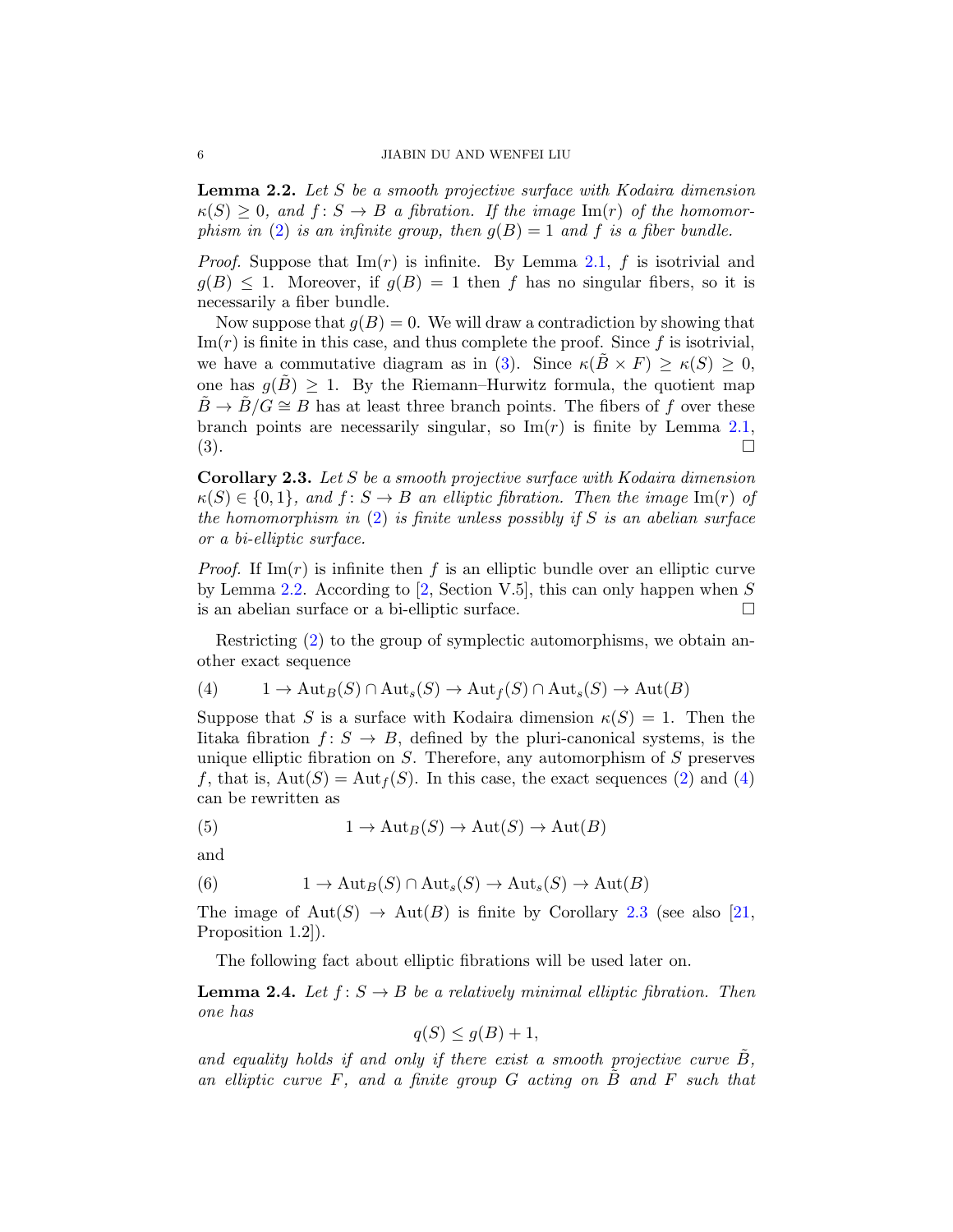$S \cong (\tilde{B} \times F)/G$ ,  $B \cong \tilde{B}/G$ , the action of G on F is by translations, and the *diagram*

<span id="page-6-2"></span>(7) 
$$
\begin{array}{ccc}\n & S \xrightarrow{\cong} (\tilde{B} \times F)/G \\
 & f \downarrow & \downarrow \\
 & B \xrightarrow{\cong} \tilde{B}/G\n\end{array}
$$

*commutes, where the right vertical arrow is the natural projection.*

*Proof.* By [\[23,](#page-18-9) Lemma 1.6] (see also [\[5,](#page-17-12) Lemme]), one has the inequality  $q(S) \leq q(B) + 1$ . Moreover, in the equality case, one has  $\chi(\mathcal{O}_S) = 0$  and thus  $f$  is an elliptic quasi-bundle, that is, the possible singular fibers of  $f$  are multiples of smooth elliptic curves [\[23,](#page-18-9) Lemma 1.5]. Then the existence of thecommutative diagram  $(7)$  follows  $([24])$  $([24])$  $([24])$ . We remark that the action of G on F is necessarily by translations, since  $g(B) + 1 = q(S) = g(B) + g(F/G)$ and hence  $g(F/G) = 1 = g(F)$ .

Now we state the main result of this section.

<span id="page-6-1"></span>**Proposition 2.5.** Let  $f: S \to B$  be an elliptic fibration. Then the group  $\text{Aut}_B(S) \cap \text{Aut}_s(S)$  of fiber-preserving symplectic automorphisms acts triv*ially on*  $CH_0(S)_{\text{alb}}$ .

We need some preparations before giving the proof of Proposition [2.5](#page-6-1) at the end of this section.

First, define

$$
\operatorname{CH}_0(S)_f := \ker(\operatorname{CH}_0(S) \xrightarrow{f_*} \operatorname{CH}_0(B))
$$

and call it the  $f$ -kernel of  $CH<sub>0</sub>(S)$ . The following elementary observation about  $\text{CH}_0(S)_f$  is the basis of further arguments.

<span id="page-6-0"></span>**Lemma 2.6** (cf. [\[9\]](#page-17-0)). *For any*  $\alpha \in CH_0(S)_f$ *, there is a positive integer d, such that*

$$
d\alpha = \sum_{i} \alpha_i \in \text{CH}_0(S)
$$

*where*  $\deg \alpha_i = 0$  *and*  $\text{supp}(\alpha_i)$  *is contained in a single smooth fiber of f for each* i*.*

*Proof.* By [\[26,](#page-18-5) Fact 3.3], we can assume that  $\text{supp}(\alpha)$  is contained in some union of smooth fibers of f. Take an ample smooth curve  $C \subset S$ , and denote by d the degree of  $f|_C: C \to B$ . Write  $\alpha = \sum_i n_i [p_i]$ . Since  $\alpha \in \text{ker}(f_*)$ , we have

$$
f_*\alpha = \sum_i n_i[f(p_i)] = 0 \in \text{CH}_0(B).
$$

It follows that

$$
\sum_{i} n_i F_{p_i} = f^* \left( \sum_{i} n_i [f(p_i)] \right) = 0 \in \text{Pic}(S),
$$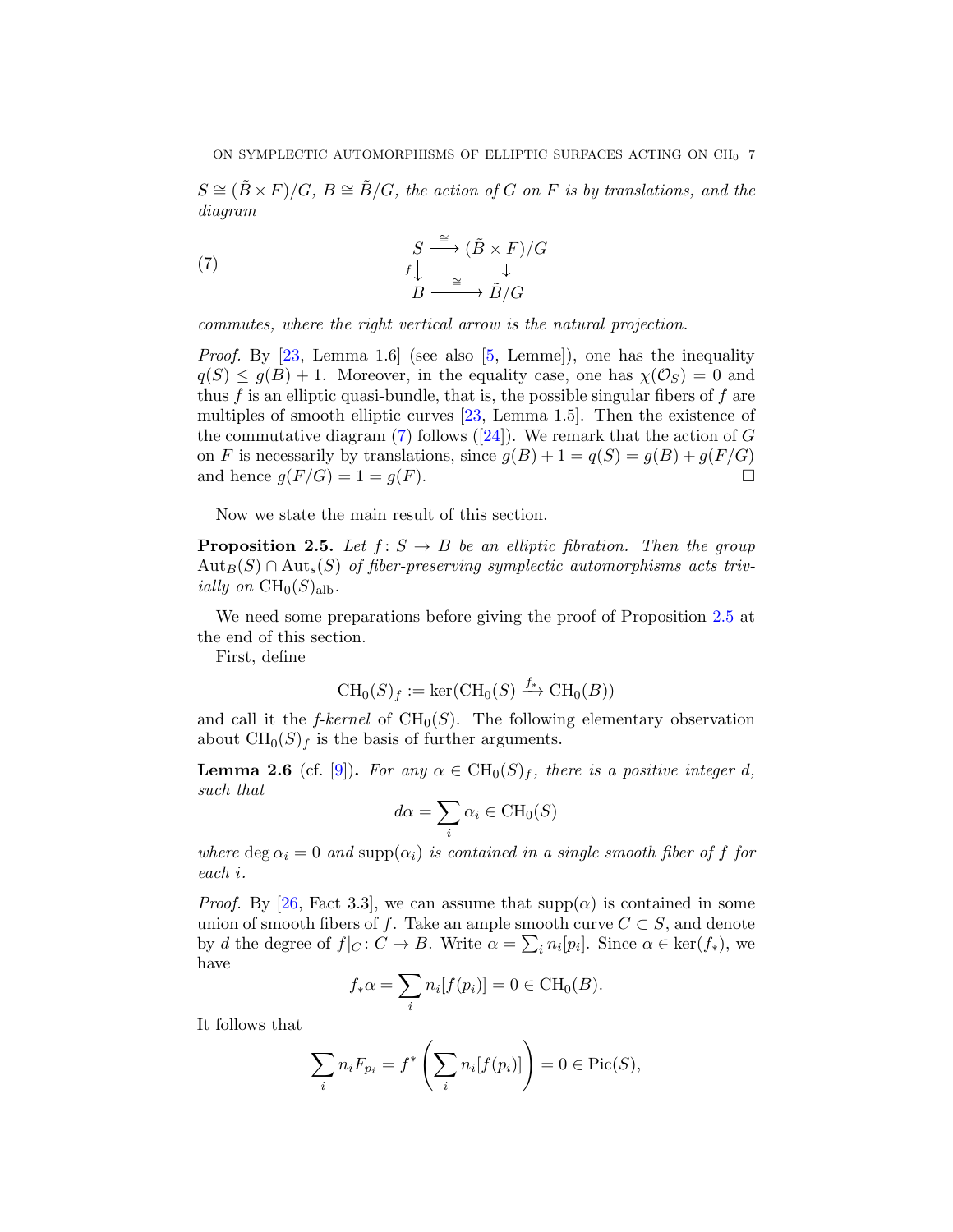and hence

$$
\left(\sum_i n_i F_{p_i}\right) \cdot C = 0 \in \text{CH}_0(S),
$$

where  $F_{p_i}$  denotes the fiber containing  $p_i$ . Now we can write

$$
d\alpha = \sum_{i} n_i d[p_i] - \left(\sum_{i} n_i F_{p_i}\right) \cdot C
$$

$$
= \sum_{i} n_i (d[p_i] - [F_{p_i} \cdot C])
$$

Taking  $\alpha_i = n_i(d[p_i] - [F_{p_i} \cdot C])$ , we have  $\deg \alpha_i = 0$  and  $\text{supp}(\alpha_i) \subset F_{p_i}$ . The proof of the lemma is completed.

By the universal property of Albanese maps, we have a commutative diagram

(8) 
$$
\text{CH}_0(S)_{\text{hom}} \xrightarrow{f_*} \text{CH}_0(B)_{\text{hom}}
$$

$$
\xrightarrow{\text{alb}_S} \downarrow^{\text{alb}_B}
$$

$$
\text{Alb}(S) \xrightarrow{\qquad \qquad} \text{Alb}(B)
$$

By the Abel–Jacobi theorem, alb<sub>B</sub>:  $CH_0(B)_{\text{hom}} \rightarrow Alb(B)$  is an isomorphism. It follows from [\(8\)](#page-7-0) that

<span id="page-7-0"></span>
$$
CH_0(S)_{\text{alb}} = \text{ker}(\text{alb}_S) \subset \text{ker}(f_*) = \text{CH}_0(S)_f,
$$

and  $\text{CH}_0(S)_{\text{alb}} = \text{CH}_0(S)_f$  if and only if the induced map  $\text{Alb}(S) \to \text{Alb}(B)$ is an isomorphism.

We recall how the translations of a smooth elliptic fiber  $F$  of  $f$  act on its cycle classes and holomorphic one-forms. The universal cover of the (complex) elliptic curve F is  $\mathbb{C}$ , and  $F \cong \mathbb{C}/\Gamma$  for some lattice  $\Gamma \subset \mathbb{C}$ . Any  $\bar{c} \in F$  determines an automorphism  $\tau_{\bar{c}}: \bar{z} \mapsto \bar{z}+\bar{c}$  of F, called the *translation* by  $\bar{c}$ ; it is descended from the usual translation  $\tau_c: z \mapsto z + c$  on  $\mathbb{C}$ .

Note that the translation  $\tau_{\bar{c}}$  induces the trivial action on  $H^0(F, K_F)$ . In fact, a basis element  $\xi$  of the one-dimensional vector space  $H^0(F, K_F)$  is descended from the one form dz on the universal cover  $\overline{C}$ . Since  $\tau_c^* dz =$  $d(z + c) = dz$  on  $\mathbb{C}$ , we have also  $\tau_{\overline{c}}^*$  $\frac{\partial}{\partial \xi} \xi = \xi$  on F.

Fixing a point  $\bar{e} \in F$  as the origin, one has the identifications

$$
F \cong \mathrm{Pic}^0(F) \cong \mathrm{CH}_0(F)_{\mathrm{hom}}
$$

by sending  $\bar{z} \in F$  to  $\mathcal{O}_F([\bar{z}] - [\bar{e}]) \in \text{Pic}^0(F)$  and to  $[\bar{z}] - [\bar{e}] \in \text{CH}_0(F)_{\text{hom}}$ respectively. In  $CH_0(F)_{\text{hom}}$ , we have by the Abel–Jacobi theorem

$$
\tau_{\bar{c}*}([\bar{z}] - [\bar{e}]) = [\bar{z} + \bar{c}] - [\bar{e} + \bar{c}] = [\bar{z}] - [\bar{e}],
$$

so  $\tau_{\bar{c}}$  induces the trivial action on  $\mathrm{CH}_0(F)_{\mathrm{hom}}$ .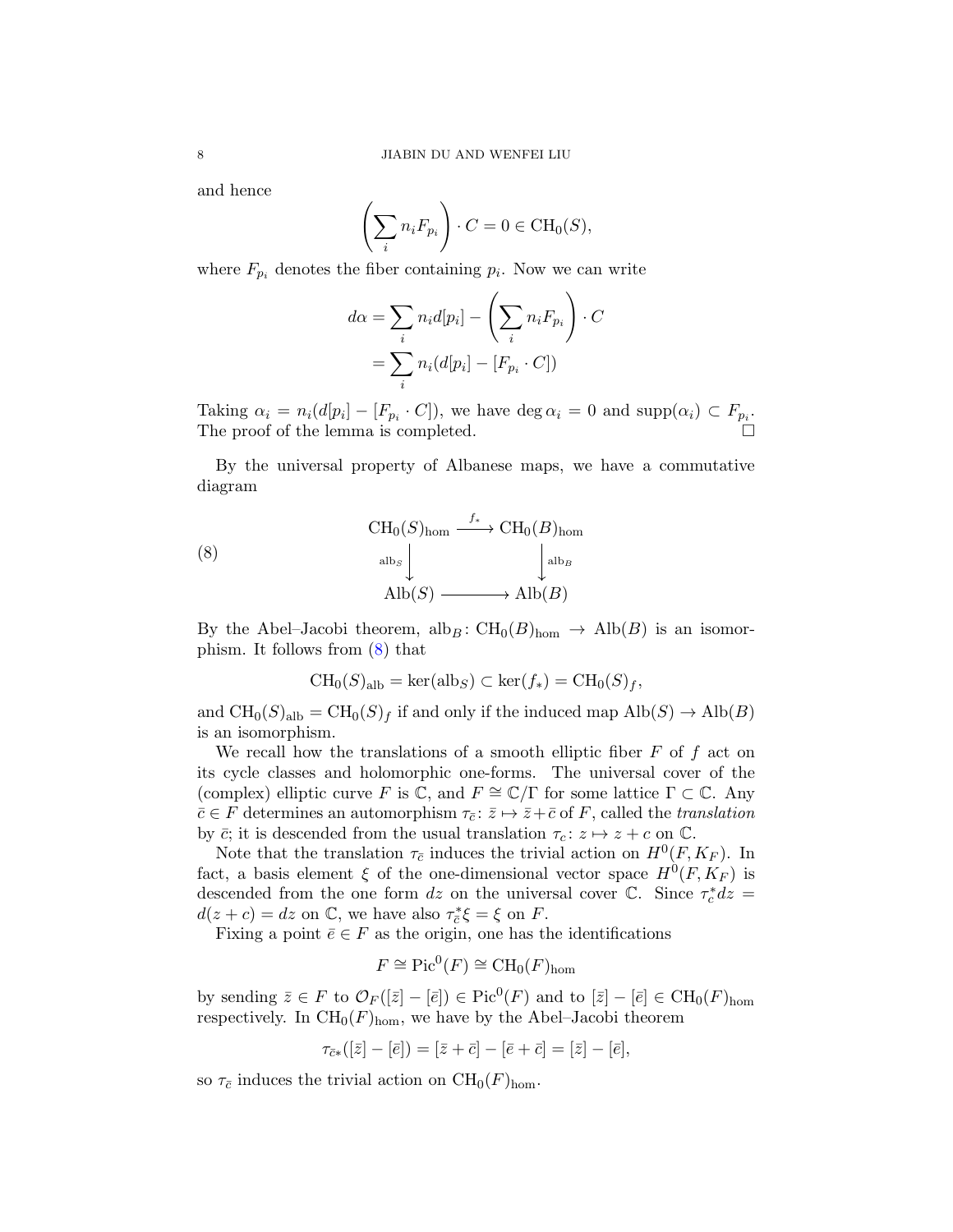<span id="page-8-0"></span>**Lemma 2.7.** Let  $f: S \to B$  be an elliptic fibration. Then for any  $\sigma \in$  $\mathrm{Aut}_B(S)$  *such that its restriction*  $\sigma_F$  *to a general fiber* F *is a translation, the induced homomorphism*  $\sigma_*: CH_0(S)_{f,\mathbb{Q}} \to CH_0(S)_{f,\mathbb{Q}}$  *is the identity.* 

*Proof.* Take any  $\alpha \in \text{CH}(S)_f$ . By Lemma [2.6,](#page-6-0) we can write  $d\alpha = \sum \alpha_i \in$  $CH_0(S)$ , where d is a positive integer, and for each i, deg  $\alpha_i = 0$  and supp $(\alpha_i)$ is contained in a single smooth fiber, say  $F_i$ . Since  $\sigma_{F_i}$  is a translation of  $F_i$  and deg  $\alpha_i = 0$ , we have  $\sigma_{F_i*}(\alpha_i) = \alpha_i$ , viewed as elements in CH<sub>0</sub>( $F_i$ ). Pushing the equality to S by the inclusion map  $F_i \hookrightarrow S$ , we obtain  $\sigma_*(\alpha_i) =$  $\alpha_i \in \mathrm{CH}_0(S)$ . Therefore, we have

$$
\sigma_*(d\alpha) = \sum_i \sigma_*(\alpha_i) = \sum_i \alpha_i = d\alpha.
$$

<span id="page-8-2"></span>**Corollary 2.8.** *Let*  $f: S \to B$  *be an elliptic fibration. Then for any*  $\sigma \in$  $Aut_B(S)$  *that induces a translation on a general fiber*  $F$ *, its action on the Albanese kernel*  $\sigma_* \colon CH_0(S)_{\text{alb}} \to CH_0(S)_{\text{alb}}$  *is the identity.* 

*Proof.* By Lemma [2.7,](#page-8-0)  $\sigma_*: \text{CH}_0(S)_{\text{alb},\mathbb{Q}} \to \text{CH}_0(S)_{\text{alb},\mathbb{Q}}$  is the identity. Since  $CH(S)_{\text{alb}}$  is torsion free by [\[22\]](#page-18-10), we infer that  $\sigma_*$  is the identity on  $CH_0(S)_{\text{alb}}$ . П

Let  $f: S \to B$  be a relatively minimal elliptic fibration. In order to describe the fiber-preserving symplectic automorphisms of  $S$ , we take a closer look at the canonical bundle formula (see [\[2,](#page-17-11) Chapter V, Theorem 12.1] and its proof, and ultimately [\[17,](#page-18-11) Theorem 12.1])

<span id="page-8-3"></span>(9) 
$$
\omega_S = f^*(f_* \omega_{S/B} \otimes \omega_B) \otimes \mathcal{O}_S(\sum_i (m_i - 1)F_i)
$$

where  $\omega_S = \mathcal{O}_S(K_S)$  and  $\omega_B = \mathcal{O}_B(K_B)$  are the canonical sheaves of S and B respectively,  $\omega_{S/B} = \omega_S \otimes f^* \omega_B^{-1}$  $B^{-1}$  is the relative canonical sheaf of f, and the  $m_i F_i$ 's are the multiple fibers of f. There is a natural inclusion of invertible sheaves

$$
f^*(f_*\omega_{S/B}\otimes \omega_B)\hookrightarrow \omega_S
$$

which is an isomorphism over  $B^0 := \{b \in B \mid f^*b \text{ is smooth}\}\$ and which induces an isomorphism of global sections

(10) 
$$
f^*: H^0(B, f_*\omega_{S/B} \otimes \omega_B) \xrightarrow{\cong} H^0(S, \omega_S).
$$

Analytically locally around each  $b \in B^0$ , there is a small coordinate disk  $b \in \Delta \cong \{t \in \mathbb{C} \mid |t| < \epsilon\}$  such that the sections of  $f_* \omega_{S/B} \otimes \omega_B$  has the form

<span id="page-8-1"></span>
$$
\xi_t \otimes h(t) dt,
$$

where  $h(t)$  is a holomorphic function on  $\Delta$  and  $\xi_t$  is a basis of  $H^0(F_t, K_{F_t})$ , varying holomorphically in  $t \in \Delta$ . Pulling it back to S, we obtain a description, which is local in B, of the global sections  $\omega \in H^0(S, \omega_S)$ :

(11) 
$$
\omega = h(t)\xi_t \wedge dt.
$$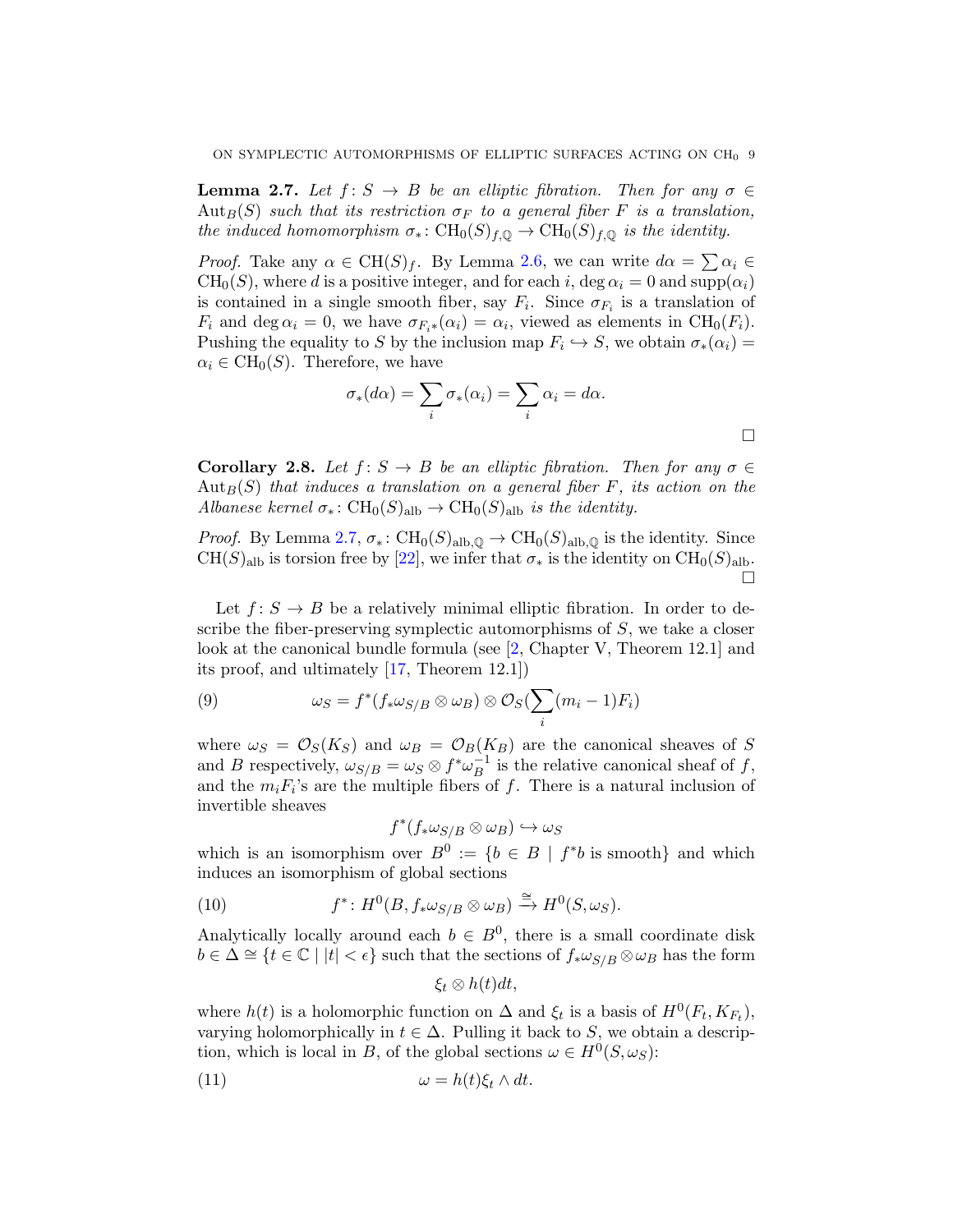This is used in the proof of the next lemma.

<span id="page-9-0"></span>**Lemma 2.9.** Let  $f: S \to B$  be an elliptic fibration with  $p_q(S) > 0$ . Then *a fiber-preserving automorphism*  $\sigma \in \text{Aut}_B(S)$  *is symplectic if and only if it induces translations on the smooth fibers.*

*Proof.* Let  $\sigma \in \text{Aut}_B(S)$  be a nontrivial fiber-preserving automorphism and  $\sigma_F := \sigma|_F$  its restriction to a smooth fiber F of f.

(i) Suppose that  $\sigma \in \text{Aut}_B(S)$  is symplectic. We want to show that  $\sigma|_F$ is a translation, that is, it acts freely on  $F$ . Suppose on the contrary that  $\sigma_F$  has a fixed point p. Then  $\sigma_F$  is of finite order, and  $F/\langle \sigma_F \rangle$  has genus 0 by the Riemann–Hurwitz formula. It follows that  $\sigma$  is of finite order, and a resolution X of the quotient surface  $S/\langle \sigma \rangle$  is a  $\mathbb{P}^1$ -fibration over B. But then

$$
H^{0}(S, K_{S}) = H^{0}(S, K_{S})^{\sigma} \cong H^{0}(X, K_{X}) = 0.
$$

This contradicts the assumption that  $p_q(S) > 0$ .

(ii) Now suppose that  $\sigma_F \in \text{Aut}(F)$  is a translation. Then  $\sigma_F^*$  $_{F}^{*}\xi = \xi$ for  $\xi \in H^0(F, K_F)$ ; see the discussion above Lemma [2.7.](#page-8-0) Taking a local coordinate t around  $f(F)$  in B, we can write locally  $\omega = h(t)\xi_t \wedge dt$  as in [\(11\)](#page-8-1), where  $\xi_t \in H^0(F_t, K_{F_t})$  is a basis element, so

$$
\sigma^* \omega = \mathrm{id}_B^* h(t) \sigma_{F_t}^* \xi_t \wedge \mathrm{id}_B^* dt = h(t) \xi_t \wedge dt = \omega
$$

It follows that  $\sigma$  is a symplectic automorphism of S.

<span id="page-9-1"></span>**Lemma 2.10.** Let  $f: S \to B$  be an elliptic surface. Suppose that a fiber*preserving automorphism*  $\sigma \in \text{Aut}_B(S)$  *induces translations on smooth fibers. Then it induces trivial action on*  $H^{1,0}(S) = H^0(S, \Omega_S^1)$ .

*Proof.* Since  $\sigma \in \text{Aut}_B(S)$  descends to a fiber-preserving automorphism of the relatively minimal model of  $S$ , we can assume without loss of generality that f is already relatively minimal.

By Lemma [2.4,](#page-5-3) we have  $q(S) \leq g(B)+1$ . If  $q(S) = g(B)$ , then  $H^0(S, \Omega_S^1) =$  $f^*H^0(B,K_B)$ . Since  $\sigma$  induces trivial action on B, it induces trivial action on  $H^0(B, K_B)$  and hence also on  $H^0(S, \Omega_S^1)$ .

If  $q(S) = q(B) + 1$ , then  $S \cong (\tilde{B} \times F)/G$  as in [\(7\)](#page-6-2). Since  $\sigma$  induces id<sub>B</sub> on  $B$  and a translation on the fibers  $F$ , one sees that it induces trivial action on  $H^0(S, \Omega_S^1)$ ).  $\Box$ 

Finally, we give the proof of Proposition [2.5.](#page-6-1)

*Proof of Proposition* [2.5.](#page-6-1) If  $p_g(S) = 0$  then  $CH_0(S)_{\text{alb}} = 0$  by [\[9\]](#page-17-0) and there is nothing to prove. In case  $p_q(S) > 0$ , it suffices to combine Lemma [2.9](#page-9-0) and Corollary [2.8.](#page-8-2)

# 3. ELLIPTIC SURFACES WITH  $\chi(\mathcal{O}_S) \geq 3$

In this section, we prove the following theorem.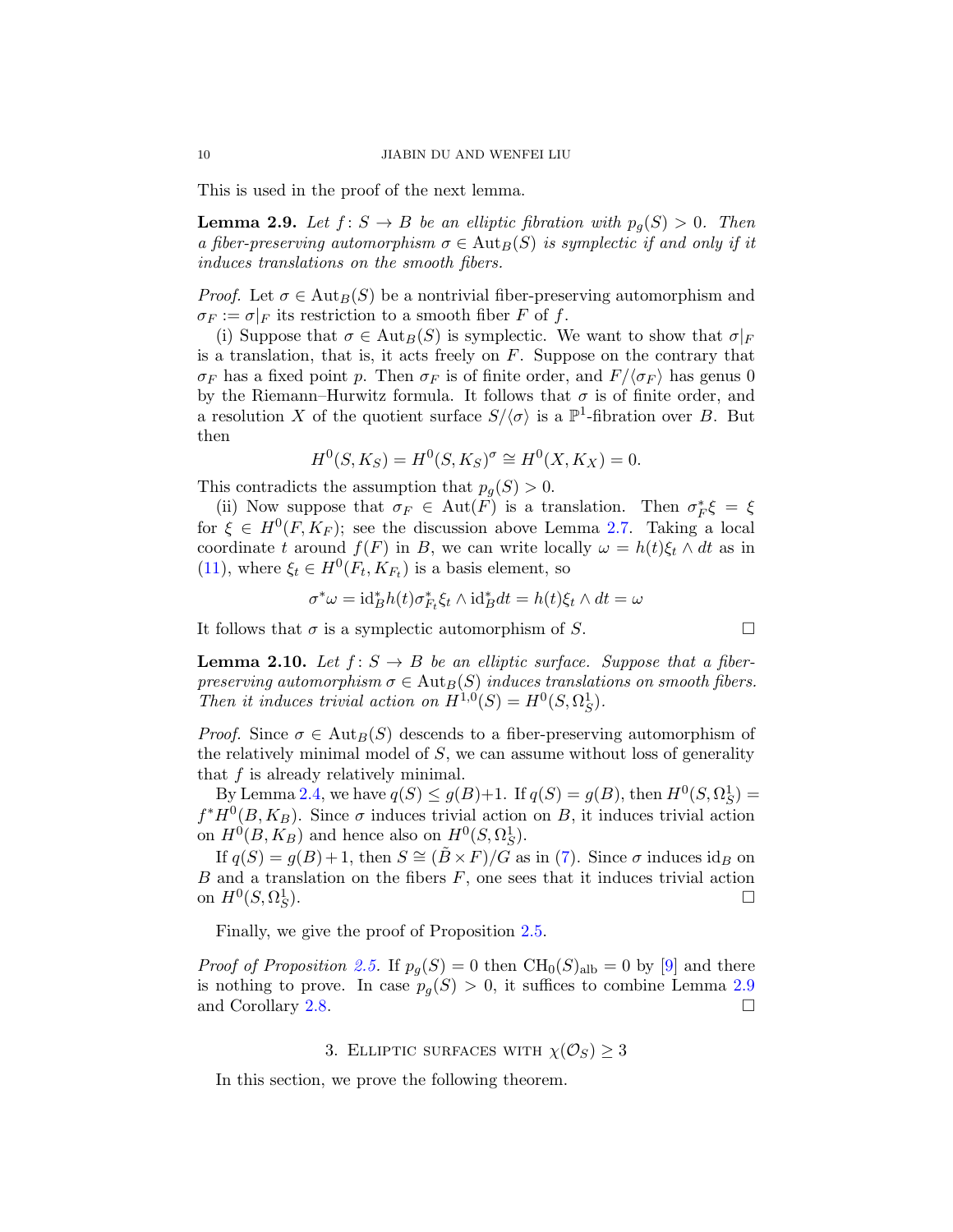<span id="page-10-1"></span>**Theorem 3.1.** Let S be a smooth projective surface with  $\kappa(S) = 1$  and  $\chi(\mathcal{O}_S) \geq 3$ . Then Aut<sub>s</sub>(S) acts trivially on CH<sub>0</sub>(S)<sub>alb</sub>.

*Proof.* Since  $\kappa(S) = 1$ , there is a unique elliptic fibration  $f: S \to B$ , and any automorphism of  $S$  preserves the fibration  $f$ .

By Proposition [2.5,](#page-6-1) it suffices to show that  ${\rm Aut}_s(S) = {\rm Aut}_B(S) \cap {\rm Aut}_s(S)$ , that is, any symplectic automorphism of  $S$  preserves the fibers of  $f$ .

By the canonical bundle formula [\(9\)](#page-8-3), we have

$$
|K_S| = f^*|K_B + L| + \sum_i (m_i - 1)F_i
$$

Thus the canonical map  $\varphi_S$  of S, induced by the linear system  $|K_S|$ , factors as

$$
\varphi_S \colon S \xrightarrow{f} B \xrightarrow{\varphi_B} \mathbb{P}^{p_g-1},
$$

where  $\varphi_B$  is the map defined by the linear system  $|K_B + L|$ .

Now, since  $\chi(\mathcal{O}_S) \geq 3$ , we have

$$
\deg(K_B + L) = 2g(B) - 2 + \deg L = 2g(B) - 2 + \chi(\mathcal{O}_S) \ge 2g(B) + 1.
$$

It follows that  $K_B + L$  is very ample and hence  $\varphi_B$  is an embedding. A symplectic automorphism  $\sigma$  induces an automorphism  $\sigma_B \in \text{Aut}(B)$  and the identity on  $\mathbb{P}^{p_g-1}$ , and they act equivariantly on the respective varieties. Since  $\varphi_B$  is an embedding, it can only happen that  $\sigma_B = id_B$ . In other words,  $\sigma$  preserves each fiber of f, which is what we wanted to prove.  $\Box$ 

### 4. Reduction to the Jacobian fibration

<span id="page-10-0"></span>Given an elliptic fibration  $f: S \to B$ , a natural idea is to reduce the problem at hand to the Jacobian fibration  $j: J \to B$ . The following construction has been used by  $[9]$  in proving the vanishing of  $CH(S)_{alb}$  for surfaces with  $p_q(S) = 0$  and  $\kappa(S) \leq 1$ . We will apply it to deal with the fibration-preserving automorphisms of S.

For any irreducible curve  $C \subset S$ , horizontal with respect to f, one can define a rational dominant map  $\phi_C : S \dashrightarrow J$  over B as follows: to a point p on a smooth fiber  $F_b$  over  $b \in B$ , we associate

$$
\phi_C(p) := d[p] - C|_{F_b} \in j^*b = \text{Pic}^0(F_b),
$$

where d is the degree of the finite morphism  $f|_C : C \to B$ . It is clear that  $\deg \phi_C = d^2$ .

<span id="page-10-2"></span>Lemma 4.1 (cf. [\[9,](#page-17-0) page 138] and [\[25,](#page-18-1) Proof of Theorem 11.10]). *For a smooth ample curve*  $C \subset S$ *, the induced homomorphism* 

$$
\phi_{C*}\colon {\rm CH}_0(S)_{f,{\mathbb{Q}}}\to {\rm CH}_0(J)_{j,{\mathbb{Q}}}
$$

*is an isomorphism, which restricts to an isomorphism between the Albanese*  $kernels \phi_{C^*}: CH_0(S)_{\text{alb},\mathbb{Q}} \to CH_0(J)_{\text{alb},\mathbb{Q}}.$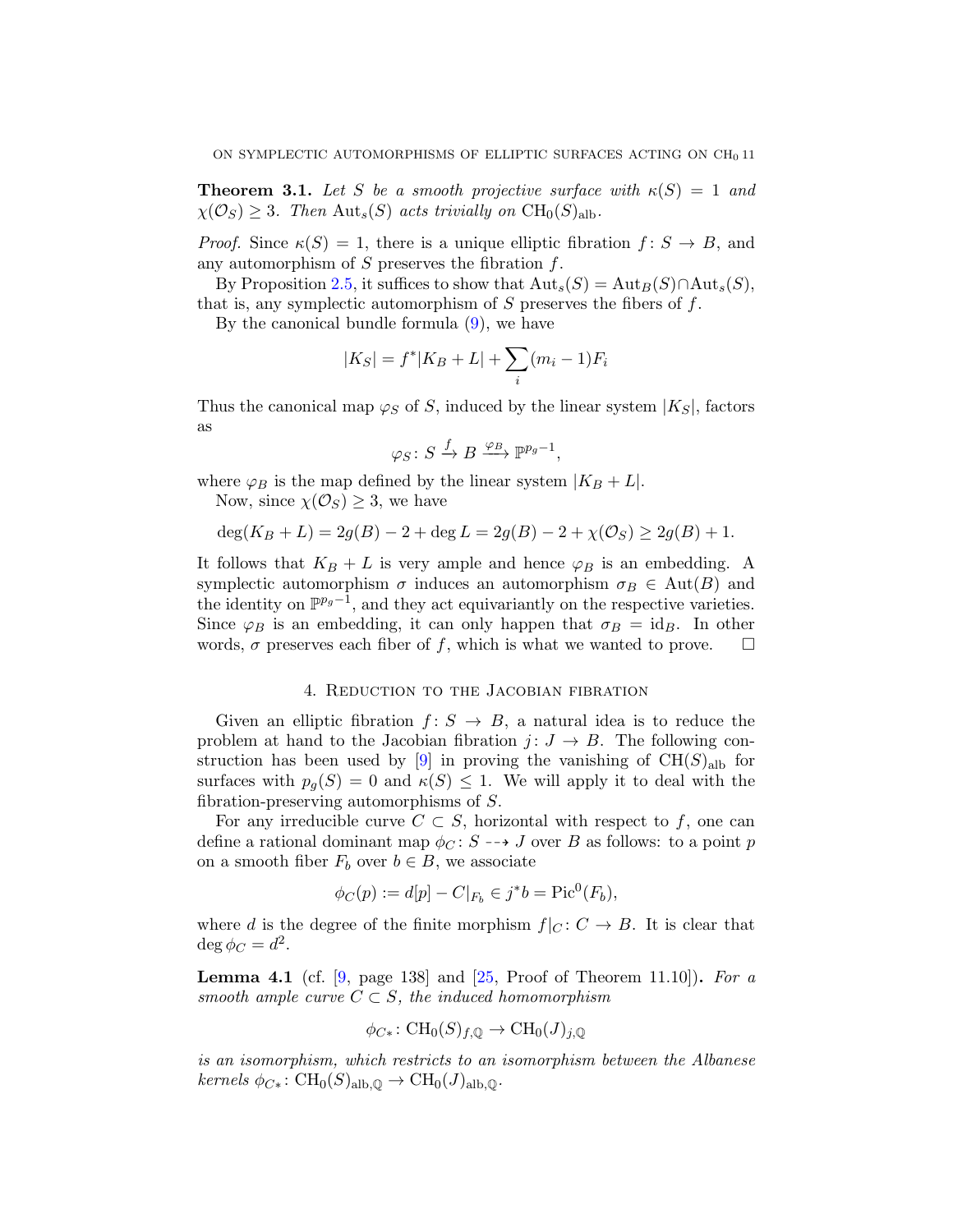*Proof.* We define a homomorphism  $\lambda: \text{CH}_0(J)_{i,\mathbb{Q}} \to \text{CH}_0(S)_{f,\mathbb{Q}}$  as follows: for any  $\gamma \in \text{CH}_0(J)_{j,\mathbb{Q}}$ , we can assume that  $\text{supp}(\gamma)$  is on a smooth fiber j\*b of j and  $\gamma = [\gamma'] - [o_b]$ , where  $o_b$  denotes the origin of  $j^*b = Pic^0(f^*b)$ . Then we set

$$
\lambda(\gamma) = \frac{1}{d^2} (([p'_1] + \cdots + [p'_d]) - ([p_1] + \cdots + [p_d]))
$$

where  $[p_1] + \cdots + [p_d] = C|_{f * b}$  and, for each  $1 \leq i \leq d$ ,  $p'_i$  $i<sub>i</sub>$  is the unique point of  $f^*b$  such that  $[p'_i]$  $\hat{a}_i^{\dagger} - [p_i] = \gamma' \in \text{Pic}^0(f^*b)$ . Then it is straightforward to check that  $\lambda$  is the inverse of  $\phi_{C^*}$ .

Note that the irregularities of  $S$  and  $J$  are the same by the following Lemma [4.2,](#page-11-0) and thus  $\phi_C$  induces an isomorphism  $\phi_{C^*}$ : Alb $(S)_{\mathbb{Q}} \cong \text{Alb}(J)_{\mathbb{Q}}$ . In view of the following commutative diagram, where the rows are exact, we infer that the left vertical map  $\phi_{C*}: \text{CH}_0(S)_{\text{alb},\mathbb{Q}} \to \text{CH}_0(J)_{\text{alb},\mathbb{Q}}$  is an isomorphism:

$$
0 \longrightarrow \text{CH}_0(S)_{\text{alb},\mathbb{Q}} \longrightarrow \text{CH}_0(S)_{f,\mathbb{Q}} \longrightarrow \text{Alb}(S)_{\mathbb{Q}}
$$

$$
\downarrow \phi_{C*} \cong \downarrow \phi_{C*} \cong \downarrow \phi_{C*}
$$

$$
0 \longrightarrow \text{CH}_0(J)_{\text{alb},\mathbb{Q}} \longrightarrow \text{CH}_0(J)_{j,\mathbb{Q}} \longrightarrow \text{Alb}(J)_{\mathbb{Q}}
$$

Many of the numerical invariants of an elliptic fibration and its Jacobian fibration turn out to be the same. We give a proof of this fact for lack of an adequate reference.

<span id="page-11-0"></span>**Lemma 4.2** (cf.  $\boxed{11}$ , Proposition 5.3.6 on page 308, Corollaries 5.3.4 and 5.3.5 on page 310]). *The following equalities hold:*

$$
\chi(\mathcal{O}_S) = \chi(\mathcal{O}_J), \ p_g(S) = p_g(J), \ q(S) = q(J).
$$

*If* f *is relatively minimal, then for each*  $b \in B$ *, e(f\*b)* =  $e(j^*b)$ *, where*  $e(\cdot)$ *denotes the Euler characteristic of a topological space.*

*Proof.* Replacing  $f: S \to B$  with the relatively minimal elliptic fibration does not change the invariants  $\chi(\mathcal{O}_S)$ ,  $p_q(S)$  and  $q(S)$ , as well as its Jacobian fibration. Thus we can assume that  $f$  is relatively minimal. Then we have  $K_S^2 = 0$ , and hence by the Noether formula

$$
(12) \t\t 12\chi(\mathcal{O}_S) = e(S).
$$

On the other hand,  $j: J \rightarrow B$  is a relatively minimal fibration such that for each  $b \in B$ , one has  $e(f^*b) = e(j^*b)$ . It follows that

(13) 
$$
e(J) = e(S) \text{ and } 12\chi(\mathcal{O}_J) = e(J).
$$

Combining [\(12\)](#page-11-1) and [\(13\)](#page-11-2), we obtain  $\chi(\mathcal{O}_S) = \chi(\mathcal{O}_J)$ .

Since  $\chi(\mathcal{O}_J) = 1 - q(J) + p_q(J)$ , it remains to show  $q(S) = q(J)$ . First, we have the easy inequalities

<span id="page-11-2"></span><span id="page-11-1"></span>
$$
g(B) \le q(J) \le q(S) \le g(B) + 1,
$$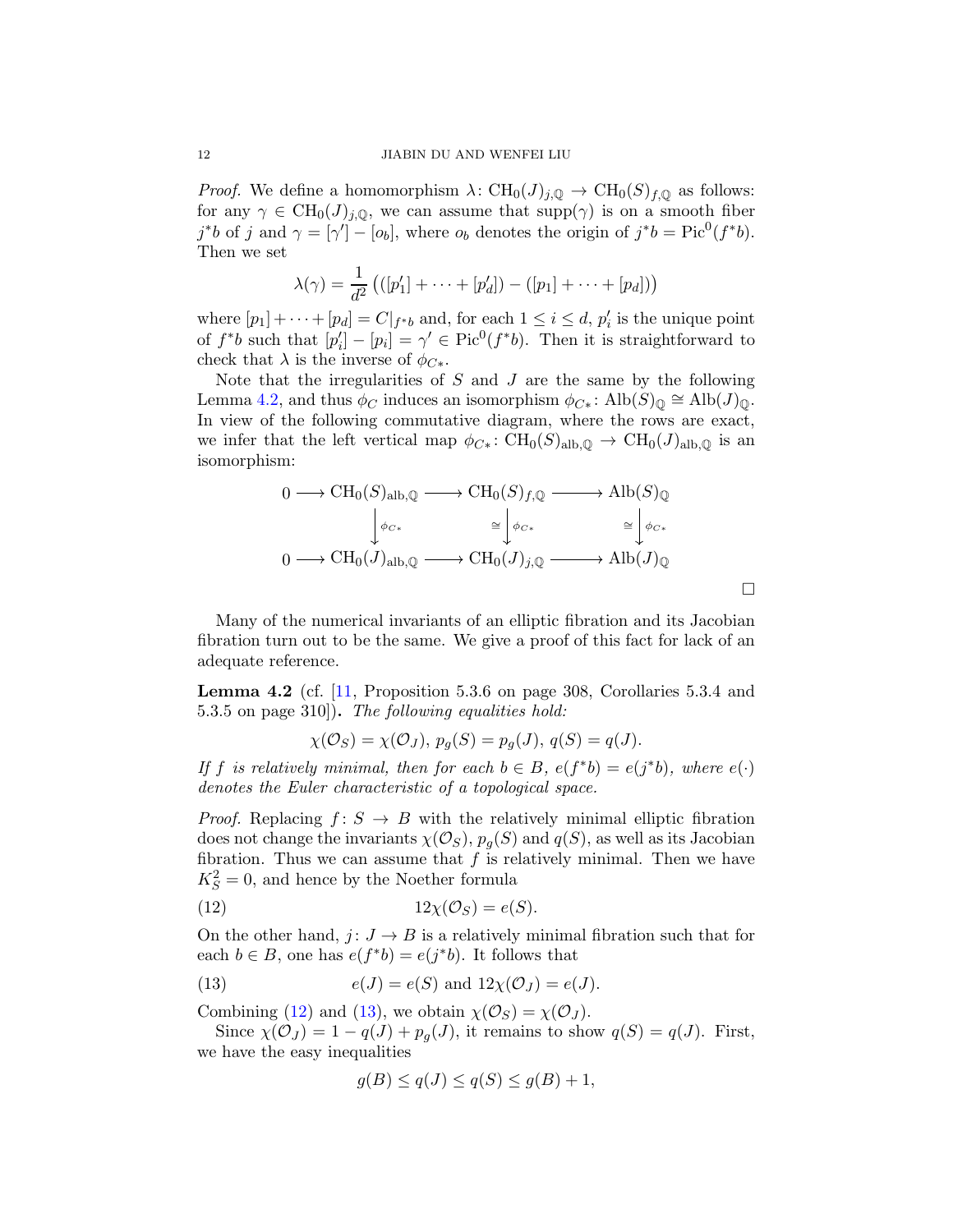where the second inequality holds because of the existence of dominant maps such as  $\phi_C$  from S to J, and the last inequality is given by Lemma [2.4.](#page-5-3)

Thus, if  $q(S) = g(B)$ , then  $q(J) = q(S) = g(B)$ .

Suppose now  $q(S) = q(B) + 1$ . Then  $S \cong (\tilde{B} \times F)/G$  as in [\(7\)](#page-6-2), and it is straightforward to check that  $J = B \times F$ . Therefore,

$$
q(J) = g(B) + g(F) = g(B) + 1 = q(S).
$$

 $\Box$ 

The induced map  $\phi_{C*}$  of zero cycles and holomorphic forms actually does not depend on the choice of the curve  $C$ , as the following lemma shows.

<span id="page-12-1"></span>**Lemma 4.3.** Let  $f: S \to B$  be an elliptic surface, and C and C' be two *smooth ample curves on* S. Suppose that  $\deg f|_{C'} = \deg f|_{C'}$ . Then the *rational maps*  $\phi_C$  *and*  $\phi_{C'}$  *from* S *to* J *induce the same maps between the* 0*-th Chow groups and the spaces of holomorphic forms, that is,*

*(1)*  $φ_{C*} = φ_{C'*}: CH_0(S)_{f,Q} → CH_0(J)_{j,Q}$ *, and*  $(2)$   $\phi_C^* = \phi_{C'}^* : H^{i,0}(J) \to H^{i,0}(S)$  *for any i.* 

*Proof.* Let d be the degree deg  $f|_{C'} = \deg f|_{C}$ . Then

 $\phi_{C'}(p) = d[p] - C'|_{F_b} = d[p] - C|_{F_b} + (C - C')|_{F_b} = \phi_C(p) + (C - C')|_{F_b} \in j^*b,$ so  $\phi_{C'}(p)$  and  $\phi_C(p)$  differ by a translation of  $F_b$  by  $(C - C')|_{F_b}$ . These translations along the fibers glue to an automorphism of  $J$  over  $B$ , which we denote by  $\phi_{C-C'}$ . In other words, we have a commutative diagram

<span id="page-12-0"></span>(14) 
$$
J \xrightarrow{\phi_{C} \nearrow S \searrow \phi_{C'}} J \xrightarrow{\phi_{C} \nearrow \searrow} J
$$

where  $\phi_{C-C'} \in \text{Aut}_B(J)$  induces translations on general fibers of  $j: J \to B$ .

By Lemmas [2.7,](#page-8-0) [2.10](#page-9-1) and [2.9,](#page-9-0)  $\phi_{C-C'}$  induces the identity map on  $\mathrm{CH}_0(J)_{i,\mathbb{Q}}$ as well as on  $H^{i,0}(J)$ . In view of [\(14\)](#page-12-0), the desired equalities  $\phi_{C*} = \phi_{C'*}$  and  $\phi_C^* = \phi_{C'}^*$  follows.

By the universal property of J, any automorphism  $\sigma \in \text{Aut}_f(S)$  preserving the fibration f induces an automorphism  $\sigma_J \in \text{Aut}_i(J)$  such that they induce the same automorphism  $\sigma_B \in \text{Aut}(B)$  on the base curve B and the following diagram is commutative

(15) 
$$
\begin{array}{c}\nS \xrightarrow{-} \xrightarrow{\phi_C} J \\
\sigma \downarrow \\
S \xrightarrow{-} \xrightarrow{\phi_{\sigma(C)}} J\n\end{array}
$$

This defines a group homomorphism  ${\rm Aut}_f(S) \to {\rm Aut}_i(J)$ ,  $\sigma \mapsto \sigma_J$ . For a point  $b \in B$  such that the fiber  $F_b := f^*b$  is smooth, we have  $j^*b = Pic^0(F_b)$ , and for any  $\alpha \in Pic^0(F_b)$ ,

<span id="page-12-2"></span>
$$
\sigma_J(\alpha) = (\sigma^{-1})^*(\alpha) \in \mathrm{Pic}^0(\sigma(F_b)) = j^*(\sigma_B(b)).
$$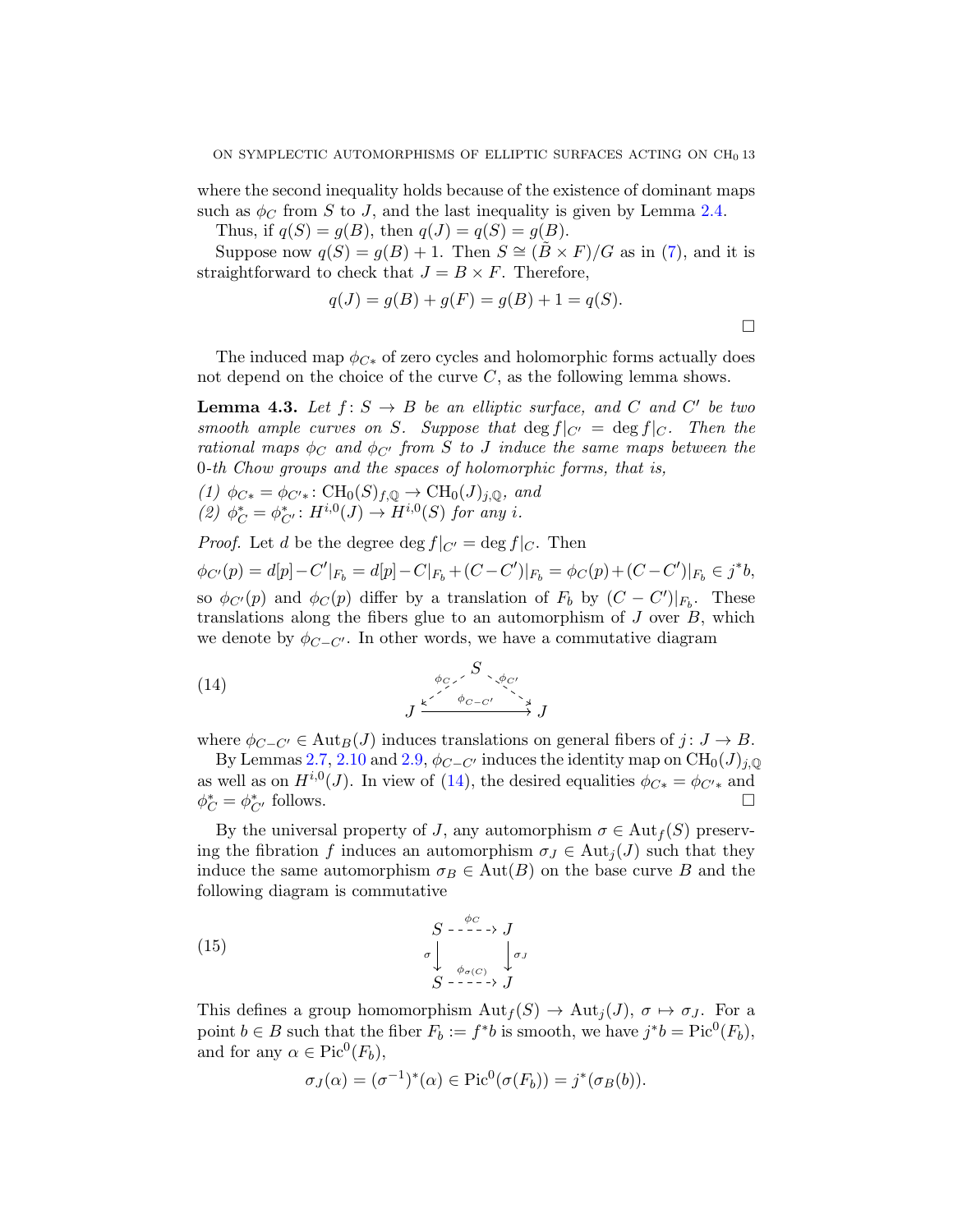<span id="page-13-0"></span>**Lemma 4.4.** Let  $f: S \rightarrow B$  be an elliptic fibration and let  $j: J \rightarrow B$ *the Jacobian of f.* Then an automorphism  $\sigma \in \text{Aut}_f(S)$  acts as iden*tity on*  $\text{CH}_0(S)_{f,\mathbb{Q}}$  (resp.  $\text{CH}_0(S)_{\text{alb},\mathbb{Q}}$ , resp.  $H^{2,0}(S)$ , resp.  $H^{1,0}(S)$ ) if and *only if so does the induced automorphism*  $\sigma_J \in Aut_i(J)$  *on*  $CH_0(J)_{i, \mathbb{Q}}$  $(resp. \ \text{CH}_0(J)_{\text{alb},\mathbb{Q}}$ *, resp.*  $H^{2,0}(J)$ *, resp.*  $H^{1,0}(J)$ *)*.

*Proof.* It follows from Lemma [4.3](#page-12-1) that  $\phi_C$  and  $\phi_{\sigma(C)}$  in [\(15\)](#page-12-2) induces the same maps on the Chow groups as well as on the spaces  $H^{i,0}$ , and they are all isomorphisms by Lemmas [4.1](#page-10-2) and [4.2.](#page-11-0) In view of [\(15\)](#page-12-2), the assertion of the lemma follows.  $\Box$ 

<span id="page-13-5"></span>**Corollary 4.5.** Let  $f: S \to B$  be an elliptic fibration and let  $j: J \to B$  the *Jacobian of* f. Then  $\sigma \in Aut_f(S)$  *acts trivially on*  $CH_0(S)_{\text{alb}}$  *if and only if*  $\sigma_J \in \text{Aut}_j(J)$  *acts trivially on*  $\text{CH}_0(J)_{\text{alb}}$ .

*Proof.* The natural maps  $\text{CH}_0(S)_{\text{alb}} \to \text{CH}_0(S)_{\text{alb},\mathbb{Q}}$  and  $\text{CH}_0(J)_{\text{alb}} \to \text{CH}_0(J)_{\text{alb},\mathbb{Q}}$ are injective by [\[22\]](#page-18-10), and hence the corollary follows from Lemma [4.4.](#page-13-0)

The following lemma on the orders of the induced automorphisms  $\sigma_J$  and  $\sigma_B$  will be used in Section [5.](#page-13-1)

<span id="page-13-4"></span>**Lemma 4.6.** Let  $f: S \to B$  be an elliptic fibration such that  $p_q(S) > 0$ , and *let*  $j: J \to B$  *the Jacobian of*  $f$ *. Let*  $\sigma \in \text{Aut}_f(S) \cap \text{Aut}_s(S)$  *be a symplectic fibration-preserving automorphism. Then the induced automorphisms*  $\sigma_J \in$  $Aut_i(J)$  *and*  $\sigma_B \in Aut(B)$  *have the same order.* 

*Proof.* For any integer n, we have

(16) 
$$
j \circ \sigma_J^n = \sigma_B^n \circ j
$$

If the order  $|\sigma_B|$  is infinite, then  $\sigma_J$  necessarily has infinite order.

Now suppose that  $\sigma_B$  has finite order m. Then  $\sigma^m$  lies in  $\text{Aut}_B(S) \cap$ Aut<sub>s</sub>(S). By Lemma [2.9,](#page-9-0)  $\sigma^m$  induces translations on the smooth fibers  $F_b$ . It follows that  $\sigma_{J}^{m}$  induces the identity on  $j^*b = Pic^{0}(F_b)$  and is itself the identity. Therefore,  $|\sigma_J|$  is finite, with order dividing  $m = |\sigma_B|$ . On the other hand, m divides  $|\sigma_J|$  by [\(16\)](#page-13-2). We infer that  $|\sigma_J| = |\sigma_B|$ .

<span id="page-13-2"></span>5. ELLIPTIC SURFACES WITH  $\chi(\mathcal{O}_S) \leq 2$ 

<span id="page-13-1"></span>In this section we deal with elliptic surfaces  $f: S \to B$  with  $\chi(\mathcal{O}_S) \leq 2$ . We need a lemma for the action of the Klein group  $(\mathbb{Z}/2\mathbb{Z})^2$  on  $\mathrm{CH}_0(S)$ . It is based on the idea of "enough automorphisms" of [\[14\]](#page-17-2).

<span id="page-13-3"></span>**Lemma 5.1.** *Let* S *be a smooth projective surface.* Let  $G = \langle \sigma, \tau \rangle \cong$  $(\mathbb{Z}/2\mathbb{Z})^2$  be a subgroup of  $\text{Aut}(S)$  such that the smooth models of the quo*tient surfaces*  $S/\langle \tau \rangle$  *and*  $S/\langle \sigma \tau \rangle$  *are not of general type and have vanishing geometric genera. Then*  $\sigma$  *induces the identity on the*  $CH_0(S)_{\text{alb}}$ .

*Proof.* Let  $X_1$  and  $X_2$  be the smooth models of  $S/\langle \tau \rangle$  and  $S/\langle \sigma \tau \rangle$  respectively. Then, by [\[9\]](#page-17-0), we have

$$
\operatorname{CH}_0(S)_{\mathrm{alb},\mathbb{Q}}^\tau=\operatorname{CH}_0(X_1)_{\mathrm{alb},\mathbb{Q}}=0,\ \operatorname{CH}_0(S)_{\mathrm{alb},\mathbb{Q}}^{\sigma\tau}=\operatorname{CH}_0(X_2)_{\mathrm{alb},\mathbb{Q}}=0
$$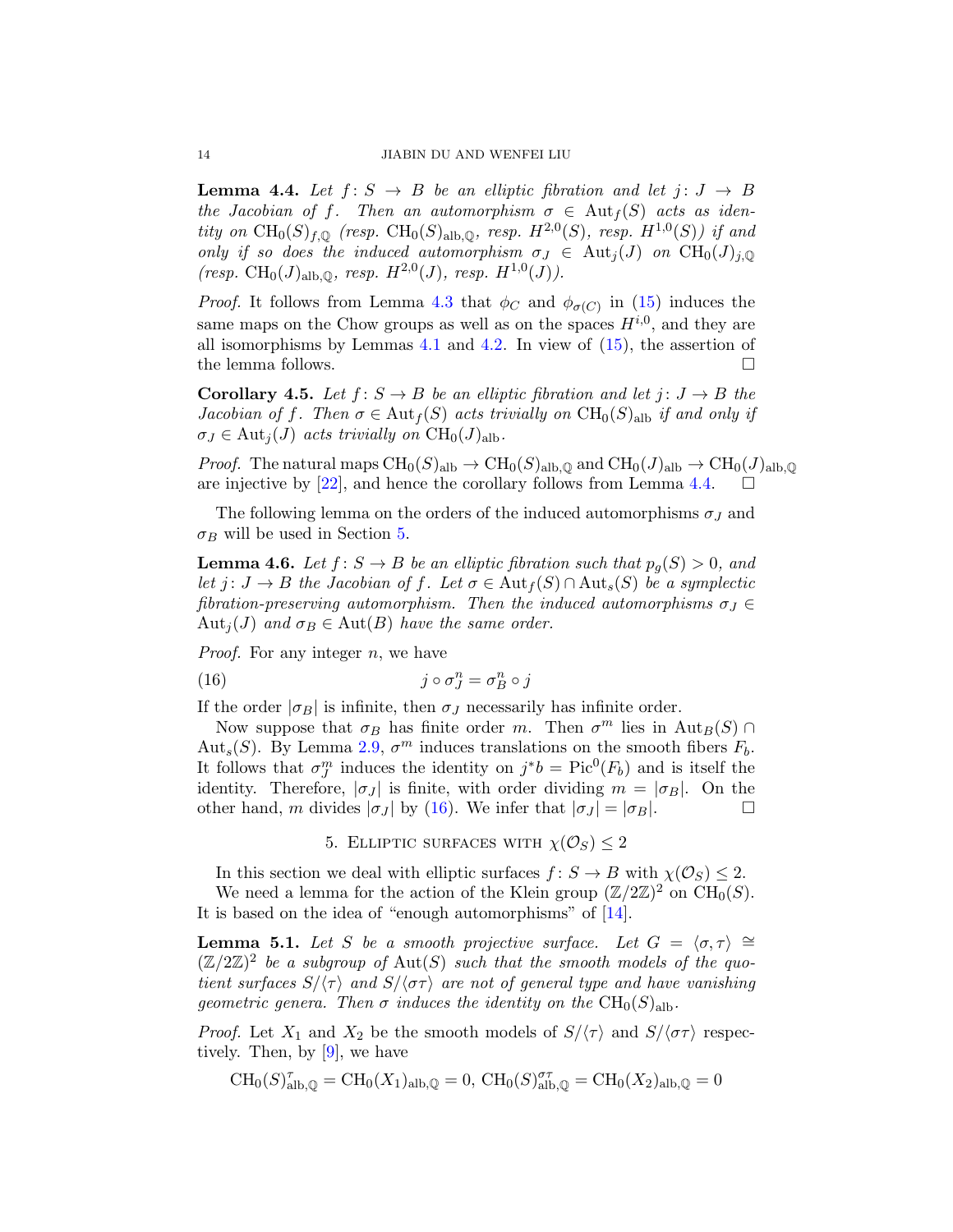Since  $\tau$  and  $\sigma\tau$  are both involutions, they act as –id on CH<sub>0</sub>(S)<sub>alb,</sub><sub>0</sub>. It follows that  $\sigma = (\sigma \tau) \tau$  acts trivially on CH<sub>0</sub>(S)<sub>alb,Q</sub>. Since CH<sub>0</sub>(S)<sub>alb</sub> has no torsion by [\[22\]](#page-18-10), the lemma follows.  $\square$ 

<span id="page-14-0"></span>**Lemma 5.2.** Let  $f: S \to B$  be a smooth projective elliptic surface. Then any symplectic involution of S acts trivially on  $CH_0(S)_{\text{alb}}$ .

*Proof.* If  $\kappa(S) \leq 0$ , this is a consequence of [\[9\]](#page-17-0) and [\[26\]](#page-18-5).

In the following we assume that  $\kappa(S) = 1$ . Let  $\sigma \in Aut_s(S)$  be a symplectic involution. By Lemma [4.4,](#page-13-0) it suffices to prove that the induced automorphism  $\sigma_J \in \text{Aut}_s(J)$  acts trivially on  $\text{CH}_0(J)_{\text{alb}}$ , where  $j: J \to B$ is the Jacobian fibration of f. Note that  $|\sigma_J| \leq |\sigma| = 2$ . If  $\sigma_J = id_J$ , then there is nothing to prove. We can thus assume that  $\sigma_J$  is also an involution.

Note that the o-section of j is preserved by  $\sigma_J$ . Let  $\tau \in \text{Aut}_B(J)$  be the involution that restricts to  $-i d_F$  on a general fiber F of j. Then the subgroup  $G = \langle \sigma_J , \tau \rangle < \text{Aut}_i(J)$ , generated by  $\sigma_J$  and  $\tau$ , is isomorphic to  $(\mathbb{Z}/2\mathbb{Z})^2$ . It is easy to see that the smooth models of the quotient surfaces  $J/\langle \tau \rangle$  and  $J/\langle \tau \sigma_J \rangle$  have vanishing geometric genera. By Lemma [5.1,](#page-13-3)  $\sigma_J$  acts as the identity on  $CH_0(J)_{\text{alb}}$ .

<span id="page-14-1"></span>**Theorem 5.3.** Let  $f: S \to B$  be an elliptic fibration with  $\chi(\mathcal{O}_S) = 2$ . Then  $Aut_f(S) \cap Aut_s(S)$  *acts trivially on*  $CH_0(S)_{f,\mathbb{Q}}$ .

As a consequence,  $\text{Aut}_f(S) \cap \text{Aut}_s(S)$  acts trivially on  $\text{CH}_0(S)_{\text{alb}}$ .

*Proof.* Since  $\chi(\mathcal{O}_S) = 2$ , one has  $p_g(S) = q(S) + 1 \geq 1$ . Let  $j: J \to B$  be the Jacobian fibration of f. By Lemma [4.4,](#page-13-0) it suffices to show that  $\sigma_J$  acts trivially on  $\text{CH}_0(J)_{j,\mathbb{Q}}$ , where  $\sigma_J \in \text{Aut}_j(J) \cap \text{Aut}_s(J)$  is the automorphism induced by  $\sigma$ .

First we assume that  $q(J) = 0$ . In this case J is an elliptic K3 surface. Recall that the induced automorphisms  $\sigma_J \in \text{Aut}(J)$  and  $\sigma_B \in \text{Aut}(B)$  have the same order by Lemma [4.6,](#page-13-4) which is finite by Corollary [2.3.](#page-5-2)

Now the triviality of the action of  $\sigma_J$  on  $\mathrm{CH}_0(J)_{j,\mathbb{Q}}$  follows from the results of Voisin [\[26\]](#page-18-5) and Huybrechts [\[13\]](#page-17-10).

Now we can assume that  $q(J) > 0$ . By the canonical bundle formula, we have  $|K_J| = j^*|K_B + L|$ , where L is a line bundle of degree  $\chi(\mathcal{O}_J) =$  $\chi(\mathcal{O}_S) = 2$ . Since  $\deg(K_B + L) = 2g(B)$ , the linear system  $|K_B + L|$  is base point free and the map  $\varphi_B$  defined by  $|K_B + L|$  is a morphism. It follows that the canonical map  $\varphi_J$  of J is a morphism which factors as

$$
\varphi_J\colon J\stackrel{j}{\to}B\stackrel{\varphi_B}{\longrightarrow} \mathbb{P}^{p_g-1}
$$

where  $p_g := p_g(J) = p_g(S)$ .

On the one hand,  $\deg(K_B + L) = 2g(B) = 2(p_g - 1)$  by Riemann–Roch. On the other hand, we know that  $\deg(K_B + L) = \deg(\varphi_B) \cdot \deg(\text{Im}(\varphi_B))$ and deg(Im( $\varphi_B$ )) ≥  $p_g - 1$ . So deg( $\varphi_B$ ) ≤ 2.

Since  $\sigma_J$  acts trivially on  $H^0(J, K_J)$ , the morphism  $\varphi_B$  factors through the quotient map  $B \to B/\sigma_B$ . Therefore, one has

$$
|\sigma_J| = |\sigma_B| \le \deg \varphi_B \le 2.
$$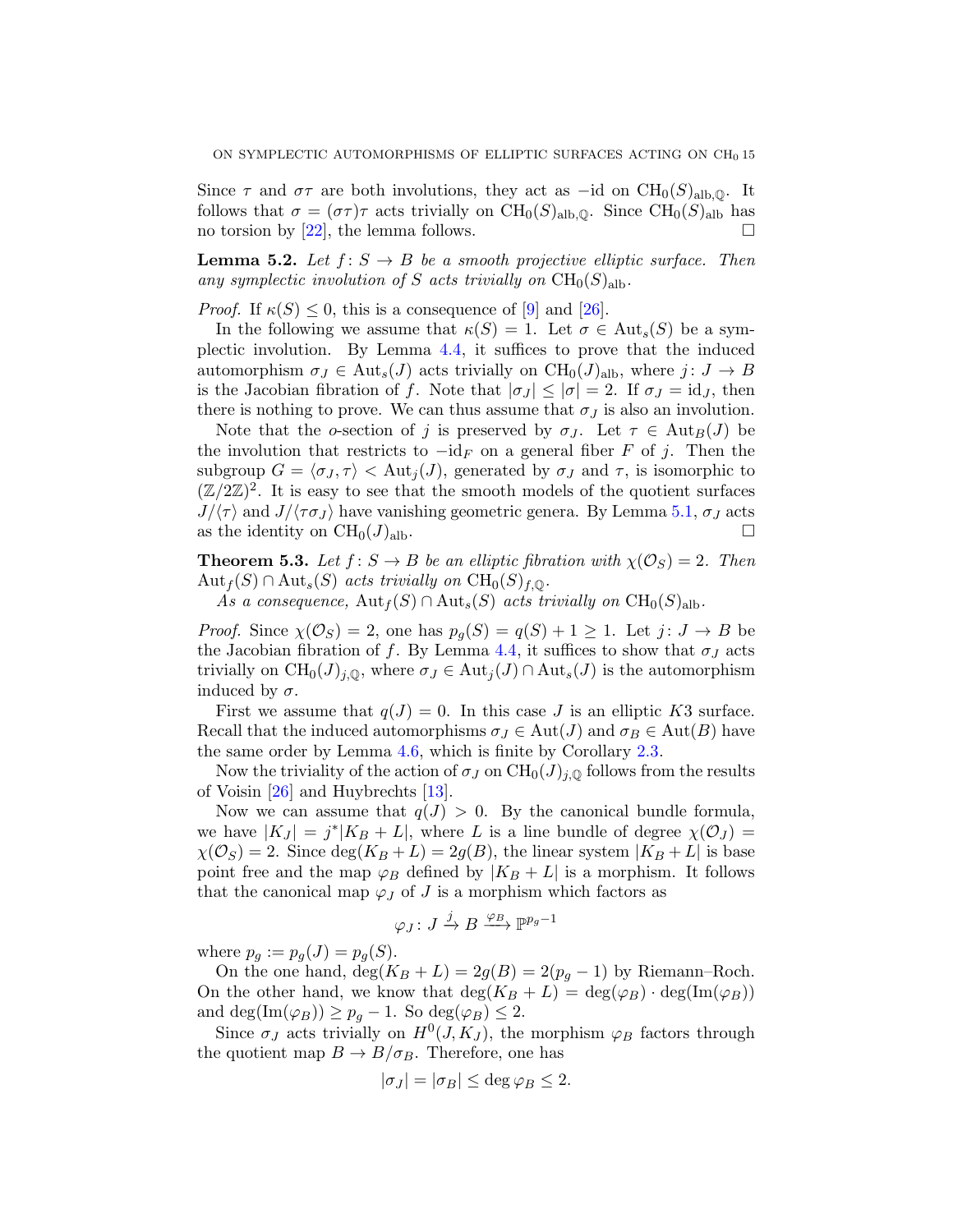We are done by Lemma [5.2.](#page-14-0)  $\Box$ 

We have the following two immediate corollaries.

**Corollary 5.4.** Let S be a smooth projective surface with  $\kappa(S) = 1$  and  $\chi(\mathcal{O}_S) = 2$ . Then  $\text{Aut}_s(S)$  acts trivially on  $\text{CH}_0(S)_{\text{alb}}$ .

<span id="page-15-0"></span>**Corollary 5.5.** *Let*  $f : S \to B$  *be an elliptic K3 surface. Then*  $\text{Aut}_f(S) \cap$  $Aut_s(S)$  *acts trivially on*  $CH_0(S)_{\text{alb}}$ .

Next we treat the case where  $\chi(\mathcal{O}_S) = 1$ .

<span id="page-15-2"></span>**Theorem 5.6.** Let  $f : S \rightarrow B$  be a smooth projective elliptic surface *with*  $\chi(\mathcal{O}_S) = 1$ . Then  $\text{Aut}_s(S) \cap \text{Aut}_f(S)$  *acts trivially on*  $\text{CH}_0(S)_{\text{alb}}$ *if*  $p_g(S) = q(S) \notin \{1,2\}$ *. Otherwise, the image of the homomorphism*  $Aut_s(S) \cap Aut_f(S) \to Aut(CH_0(S)_{\text{alb}})$  *has order at most* 3.

*Proof.* If  $p_g(S) = q(S) = 0$ , then  $CH_0(J)_{alb} = 0$  by [\[9\]](#page-17-0), and there is nothing to prove.

So we may assume that  $p_g(S) = q(S) > 0$ . Let  $j: J \to B$  be the Jacobian fibration of f. Let  $\sigma_J \in \text{Aut}_j(J) \cap \text{Aut}_s(J)$  and  $\sigma_B \in \text{Aut}(B)$  be the automorphisms induced by  $\sigma$ . By Corollary [4.5,](#page-13-5) it suffices to show that  $\sigma$ acts trivially on  $CH_0(J)_{\text{alb}}$ .

Since  $\chi(\mathcal{O}_S) = 1$ , the surface cannot be abelian or bielliptic, so  $\sigma_B$  is of finite order by Corollary [2.3.](#page-5-2) Also,  $\sigma_J$  has the same finite order as  $\sigma_B$  by Lemma [4.6.](#page-13-4)

By Lemma [4.2,](#page-11-0)  $\chi(\mathcal{O}_J) = \chi(\mathcal{O}_S) = 1$  and thus  $q(J) = p_q(J)$ . Since  $\chi(\mathcal{O}_J) > 0$ , the fibration  $j: J \to B$  cannot be an elliptic quasi-bundle and it follows that  $g(B) = g(J)$ .

By the canonical bundle formula, we have  $|K_J| = j^*|K_B + L|$ , where L an invertible sheaf on B of degree  $\chi(\mathcal{O}_J) = 1$ . Then the canonical map of J factors through j followed by the map  $\varphi_B$  induced by the linear system  $|K_B + L|$  as in the proof of Theorem 5.3.

If  $g(B) = q(J) \geq 3$ , then

$$
|\sigma_J| = |\sigma_B| \le \deg(\varphi_B) \le 2.
$$

In this case,  $\sigma_J$  acts trivially on  $\mathrm{CH}_0(J)_{\mathrm{alb}}$  by Lemma [5.2.](#page-14-0) If  $q(B) = q(J) = 2$ , then

$$
|\sigma_J| \le \deg(\varphi_B) \le 3.
$$

If  $g(B) = q(J) = 1$ , then  $deg(K_B + L) = 1$  and  $|K_B + L|$  consists of a unique element, say  $p \in B$ , which is necessarily fixed by  $\sigma_B$ . In these last two cases, the order  $|\sigma_J|$  is one of  $\{1, 2, 3, 4, 6\}$ . It follows that either  $\sigma_J^2$  or  $\sigma_J^3$  has order at most 2, and thus acts trivially on CH<sub>0</sub>(J)<sub>alb</sub> by Lemma [5.2.](#page-14-0) This completes the proof.

Now we deal with the case where  $\chi(\mathcal{O}_S) = 0$ .

<span id="page-15-1"></span>**Theorem 5.7.** Let S be a smooth projective surface with  $\chi(\mathcal{O}_S) = 0$ . Then  $Aut_s(S)$  *acts trivially on*  $CH_0(S)_{\text{alb}}$ .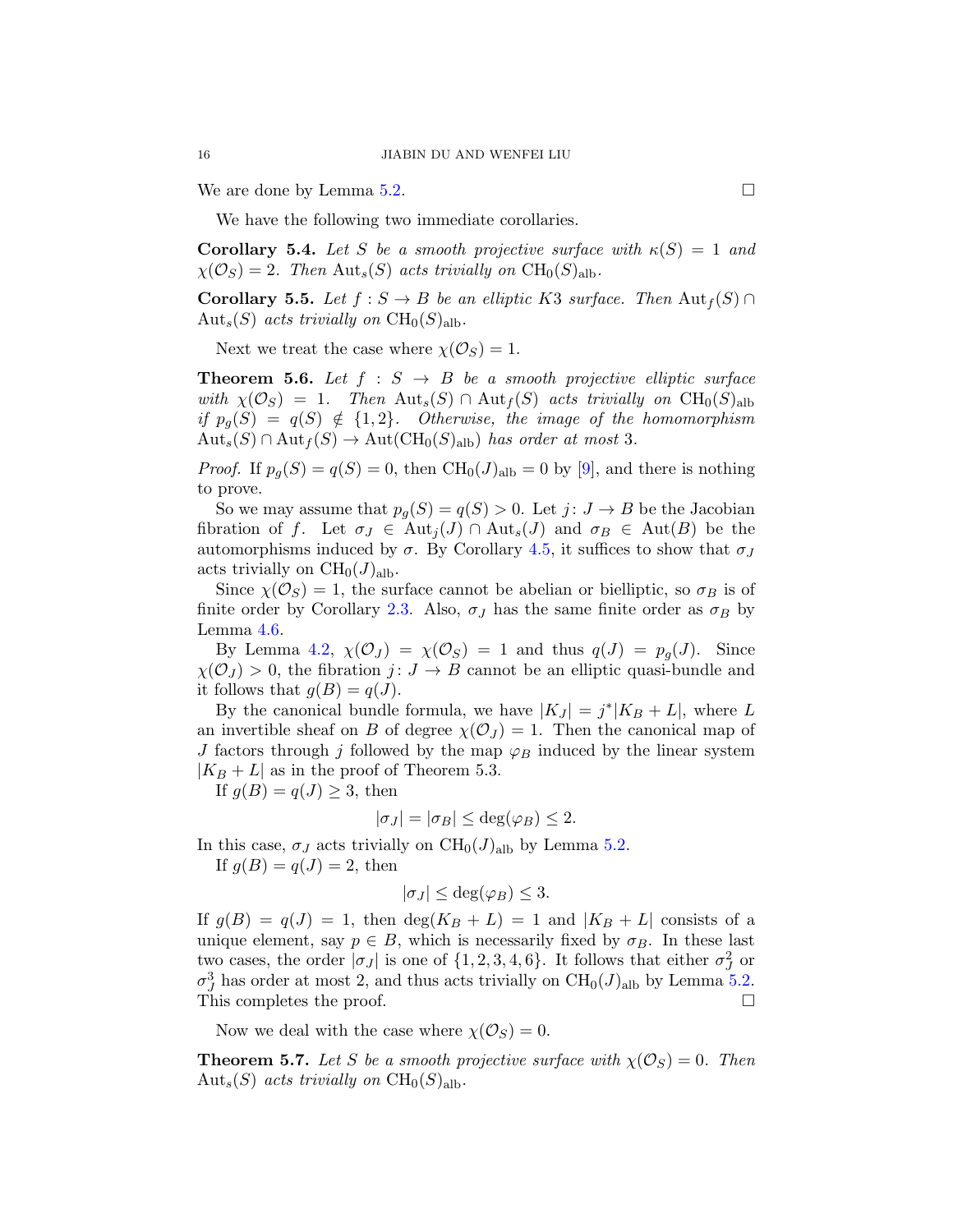*Proof.* Since  $\chi(\mathcal{O}_S) = 0$ , we have  $\kappa(S) \leq 1$ . If  $\kappa(S) \leq 0$  or  $p_q(S) = 0$ , then the assertion follows from [\[9\]](#page-17-0).

Therefore, we can assume that  $\kappa(S) = 1$  and  $p_q(S) > 0$ . We can also assume that S is minimal. Let  $f: S \to B$  be the Iitaka fibration of S and  $j: J \to B$  its Jacobian. For any  $\sigma \in \text{Aut}_{s}(S)$ , the induced automorphism  $\sigma_J \in \text{Aut}_s(J) \cap \text{Aut}_i(J)$  has finite order by Lemma [4.6](#page-13-4) and Corollary [2.3.](#page-5-2)

By Lemma [4.4,](#page-13-0) it suffices to show that  $\sigma_J$  induces the trivial action on  $CH_0(J)_{\text{alb},\mathbb{Q}}$ . Since  $\chi(\mathcal{O}_J) = \chi(\mathcal{O}_S) = 0$ , j is a quasi-bundle and hence J is isogenous to a product of curves. It follows that the Chow motive  $h(J)$ is finite dimensional in the sense of Kimura, and the assertion follows from Lemma [5.9.](#page-16-0)  $\Box$ 

Remark 5.8. It would be interesting to give a direct proof of Theorem [5.7](#page-15-1) without involving the theory of Chow motives.

The following lemma should be well-known to experts. We write down a proof for lack of an adequate reference.

<span id="page-16-0"></span>**Lemma 5.9.** Let S be a smooth projective surface with  $p_g(S) > 0$ . Assume *that the Chow motive* h(S) *of* S *is finite dimensional in the sense of Kimura* [\[15\]](#page-17-8). Then any symplectic automorphism  $\sigma \in Aut_s(S)$  of finite order acts as the identity on  $CH_0(S)_{\text{alb}}$ .

*Proof.*The Chow motive of S has a Chow-Künneth decomposition  $(16, 16)$ Proposition 7.2.1]):

$$
h(S) = h_0(S) \oplus h_1(S) \oplus h_2(S) \oplus h_3(S) \oplus h_4(S)
$$

in the category of Chow motives with rational coefficients. There is a further decompositionfor  $h_2(S)$  ([\[16,](#page-18-6) Proposition 7.2.3]):

$$
h_2(S) = h_2^{\text{alg}}(S) \oplus t_2(S),
$$

where  $h_2^{\text{alg}}$  $2^{alg}(S)$  denotes the algebraic part and  $t_2(S)$  the transcendental part. We have

$$
CH_0(t_2(S)) = CH_0(S)_{\text{alb},\mathbb{Q}} \text{ and } H^2(t_2(S)) = H^2_{\text{tr}}(S,\mathbb{Q}),
$$

where  $H^2_{\text{tr}}(S, \mathbb{Q})$  denotes the transcendental part of  $H^2(S, \mathbb{Q})$ .

Since the motive  $h(S)$  is finite dimensional in the sense of Kimura [\[15\]](#page-17-8), its direct summand  $t_2(S)$  is also finite dimensional. For any symplectic automorphism  $\sigma \in \text{Aut}_s(S)$ , it acts trivially on  $H^2_{\text{tr}}(S,\mathbb{Q}) = H^2(t_2(S)).$ Therefore,  $(\Gamma_{\sigma} - \Delta_S)_*: t_2(S) \to t_2(S)$  is a numerically trivial morphism, where  $\Gamma_{\sigma}$  is the graph of  $\sigma$  and  $\Delta_S \subset S \times S$  is the diagonal. Then, by Kimura's nilpotence theorem [\[15,](#page-17-8) Proposition 7.5],  $(\Gamma_{\sigma} - \Delta_S)_*$  is nilpotent as an endomorphism of  $t_2(S)$ .

It follows that the action of  $\sigma$  on  $\text{CH}_0(t_2(S)) = \text{CH}_0(S)_{\text{alb},\mathbb{Q}}$  is unipotent. Since  $\sigma$  is of finite order, we infer that  $\sigma$  acts as the identity on  $\mathrm{CH}_0(S)_{\mathrm{alb},\mathbb{Q}}$ . It acts trivially also on  $CH_0(S)_{\text{alb}}$  because  $CH_0(S)_{\text{alb}}$  has no torsion by  $[22]$ .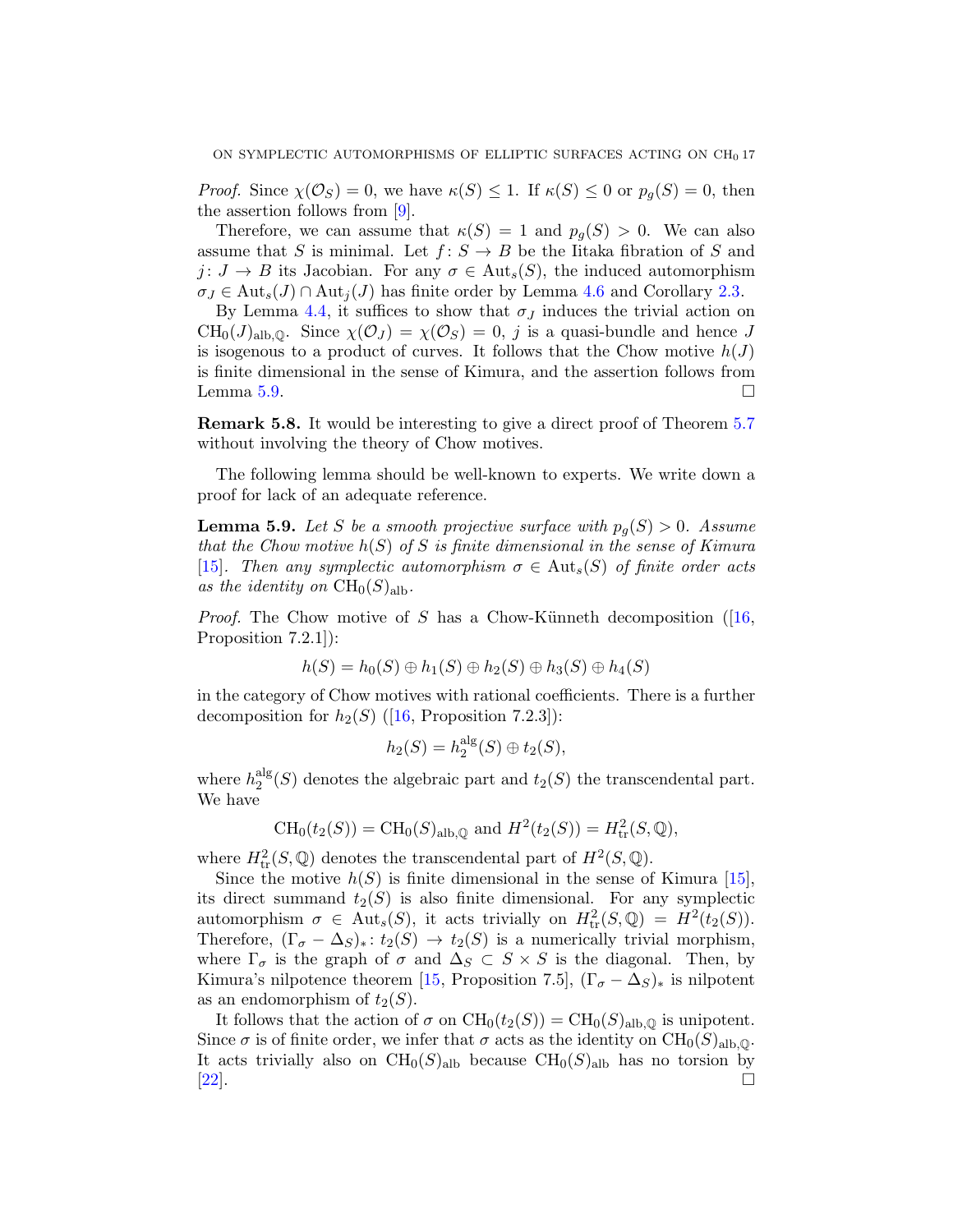Finally, strengthening the hypothesis in Conjecture [1.2,](#page-1-1) we obtain

**Theorem 5.10.** Let S be a smooth projective surface with  $\kappa(S) = 1$ . If an *automorphism*  $\sigma \in Aut(S)$  *induces the trivial action on*  $H^{i,0}(S)$  *for*  $i > 0$ *, then it induces the trivial action on*  $CH_0(S)_{aIb}$ .

*Proof.* Let  $f : S \to B$  be the Iitaka fibration of S and  $\sigma$  an automorphism of S acting trivially on  $H^{i,0}(S)$  for  $i > 0$ . By Theorems [3.1,](#page-10-1) [5.3,](#page-14-1) [5.6](#page-15-2) and [5.7,](#page-15-1) it is enough to show the result for surfaces with  $q(S) = p_q(S) \in \{1, 2\}.$ 

Let  $\sigma_B \in \text{Aut}(B)$  be the automorphism induced by  $\sigma$ . It suffices to show that  $\sigma_B = id_B$ , since then  $\sigma \in \text{Aut}_B(S) \cap \text{Aut}_s(S)$  and we can conclude by Proposition [2.5.](#page-6-1)

Observe that, since  $\sigma$  acts trivially on  $H^{1,0}(S)$  and  $f^*: H^{1,0}(B) \to H^{1,0}(S)$ is injective,  $\sigma_B$  acts trivially on  $H^{1,0}(B)$ . It follows that  $\sigma_B = id_B$  if  $g(B) = 2$ . In case  $g(B) = 1$ , the automorphism  $\sigma_B$  is necessarily a translation. Since  $\chi(\mathcal{O}_S) > 0$ , by the holomorphic Lefschetz fixed point formula, the fixed locus  $S^{\sigma}$  is non-empty. Thus the translation  $\sigma_B$  fixes a nonempty subset  $f(S^{\sigma}) \subset B$ , and we infer that  $\sigma_B = id_B$ .

### **REFERENCES**

- <span id="page-17-3"></span>[1] Barlow R. Rational equivalence of zero cycles for some more surfaces with  $p_q = 0$ , Invent Math, 1985, 79: 303–308
- <span id="page-17-11"></span>[2] Barth W, Hulek K, Peters C A M, Ven A. Compact Complex Surfaces. Second edition, Ergeb Math Grenzgeb (3), vol. 4, Springer-Verlag, Berlin, 2004
- <span id="page-17-6"></span>[3] Bauer I. Bloch's conjecture for Inoue surfaces with  $p_g = 0$ ,  $K^2 = 7$ . Proc Amer Math Soc, 2014, 142: no. 10, 3335–3342
- <span id="page-17-5"></span>[4] Bauer I, Catanese F. Burniat-type surfaces and a new family of surfaces with  $p<sub>g</sub>$  = 0,  $K^2 = 3$ . Rend Circ Math Palermo  $(2)$ , 2013, 62: no. 1, 37–60
- <span id="page-17-12"></span>[5] Beauville A. L'inégalité  $p_q \geq 2q - 4$  pour les surfaces de type général. Bull Soc Math France, 1982, 110 : no. 3, 343–346
- <span id="page-17-9"></span>[6] Bauer I, Catanese F, Pignatelli R. Surfaces of general type with geometric genus zero: a survey. Complex and differential geometry, 1–48, Springer Proc Math, 8, Springer, Heidelberg, 2011
- <span id="page-17-7"></span>[7] Bauer I, Frapporti D. Bloch's conjecture for generalized Burniat type surfaces with  $p_q = 0$ . Rend Circ Math Palermo (2), 2015, 64: no. 1, 27–42
- <span id="page-17-1"></span>[8] Bloch S. Lectures on algebraic cycles. Second edition. New Mathematical Monographs, 16. Cambridge: Cambridge University Press, 2010. xxiv+130 pp
- <span id="page-17-0"></span>[9] Bloch S, Kas A, Lieberman D. Zero cycles on surfaces with  $p<sub>g</sub> = 0$ . Compositio Math, 1976, 33 : no. 2, 135–145
- <span id="page-17-4"></span>[10] Chen Y F. A new family of surfaces of general type with  $K^2 = 7$  and  $p_g = 0$ . Math Z, 2013, 275 : no. 3-4, 1275–1286
- <span id="page-17-13"></span>[11] Cossec F , Dolgachev I. Enriques surfaces I. Progress in Mathematics, 76. Birkh¨auser Boston, Inc, Boston, MA, 1989. x+397 pp
- [12] Fulton W. Intersection theory. Second edition. Ergeb Math Grenzgeb (3) vol. 2. Springer-Verlag, Berlin, 1998. xiv+470 pp
- <span id="page-17-10"></span>[13] Huybrechts D. Symplectic automorphisms of K3 surfaces of arbitrary finite order, Math Res Lett, 2012, 19: no. 4, 947–951
- <span id="page-17-2"></span>[14] Inose H, Mizukami M. Rational equivalence of 0-cycles on some surfaces of general type with  $p_q = 0$ . Math Ann, 1979, 244 : no. 3, 205–217.
- <span id="page-17-8"></span>[15] Kimura S-I. Chow groups are finite dimensional, in some sense. Math Ann, 2005, 331: no. 1, 173–201